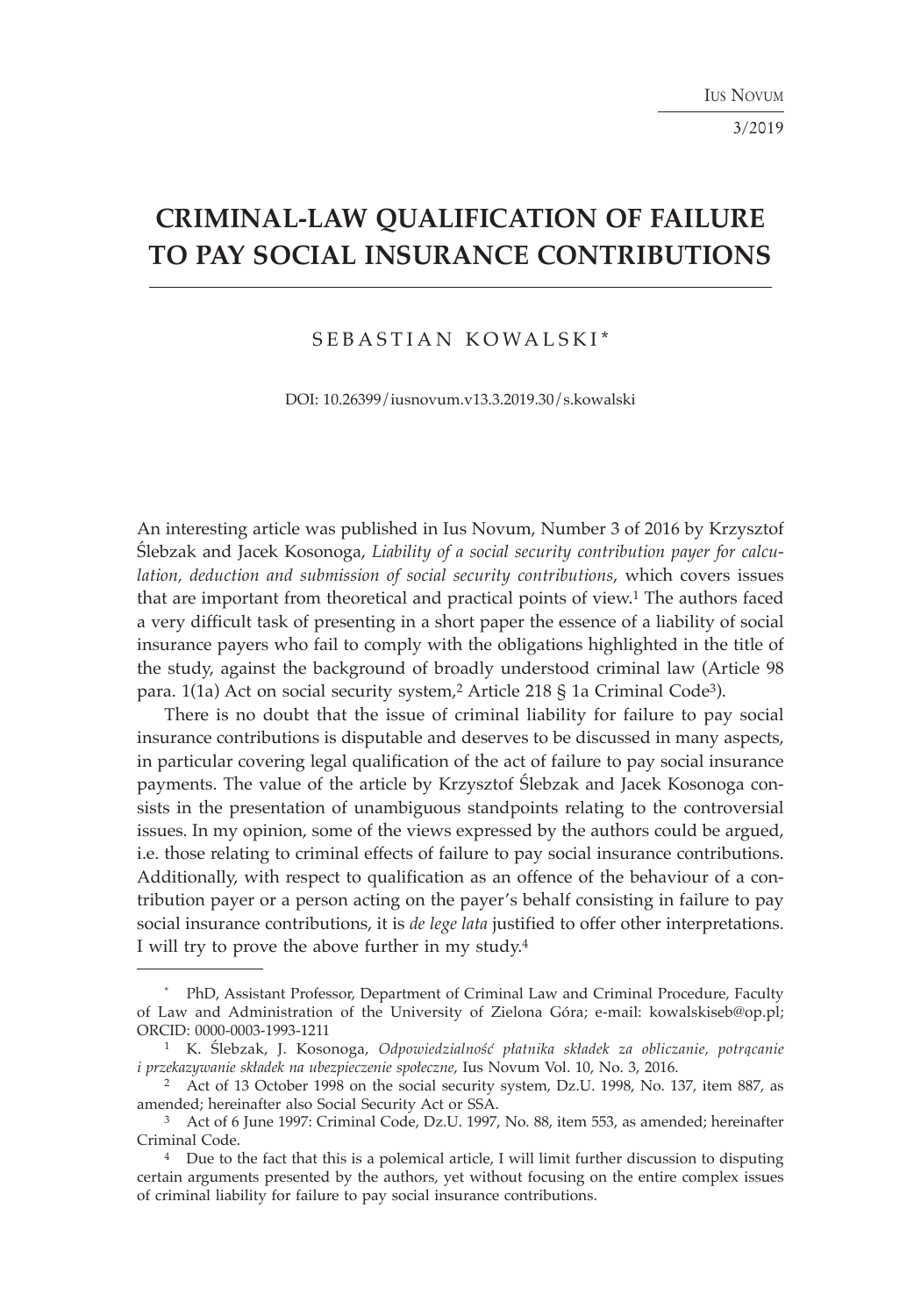## 1. CALCULATION, DEDUCTION AND TRANSFER OF SOCIAL INSURANCE CONTRIBUTIONS VERSUS FAILURE TO PAY SOCIAL INSURANCE

Writing about the liability of contribution payers in relation to calculating, deducting and transferring of social insurance contributions in the context of criminal liability, it should be noted that in the definition of the offence of failure to pay social insurance contributions the legislator uses the following phrase "failure to pay contributions".

In literature an assumption is made that the contribution is the price of insurance guarantee. Zakład Ubezpieczeń Społecznych (ZUS Social Insurance Institution in Poland) guarantees payment of benefits in case of occurrence of factual and legal circumstances as stipulated in the applicable Act.5 The contribution is neither a deposit with a bank nor an investment fund but the insured's contribution to the development of a general fund covering specific risk; if an assumption is made that the risk will not affect every contributor, the individual contribution is calculated at a certain average level, distributing the burden to provide funds to cover future expenditure to members of each specific risk group.6 Thus, the operations of ZUS are subject to certain payments to specified accounts, including payments of social insurance contributions.7 The contributions understood as specified above are cash benefits that are mandatory, specific, payable and non-refundable.<sup>8</sup>

The fact that contribution payers have an obligation to calculate, settle and transfer social insurance contributions is specified in Article 17 para. 1 SSA. It should be further noted that the concept of a contribution payer under the Social Security Act is not identical to the concept of a remitter under the tax law<sup>9</sup> to which the legislator refers in the Social Security Act both explicitly10 and also when establishing certain legal institutions.<sup>11</sup> In accordance with the Tax Ordinance,<sup>12</sup> tax remitters are natural persons, legal persons or unincorporated bodies, obliged in accordance with tax regulations to calculate tax and collect it from taxpayers and transfer it at the right time to the relevant tax authority.<sup>13</sup> The characteristic aspect of the legal structure is that the whole is charged to funds owed to taxpayers, for instance: advance payments

 <sup>5</sup> K. Antonów, [in:] K. Baran (ed.), *Prawo pracy i ubezpieczeń społecznych*, Warszawa 2017, p. 751; compare I. Jędrasik-Jankowska, *Pojęcia i konstrukcje prawne ubezpieczenia społecznego*, Warszawa 2018, p. 49.<br><sup>6</sup> K. Antonów, [in:] K. Baran (ed.), *Prawo*, *op. cit.*, p. 751.<br><sup>7</sup> See Article 52 para. 1 SSA and Article 54(1) SSA.

 <sup>8</sup> I. Jędrasik-Jankowska, *Pojęcia*, *op. cit.*, pp. 53–55; T. Sowiński, *Finanse ubezpieczeń emerytalnych*, Warszawa 2008, p. 246. 9 Cf. R. Pacud, *Zobowiązania składkowe w ubezpieczeniach społecznych a zobowiązania podatkowe*,

Studia z Zakresu Prawa Pracy i Polityki Społecznej, 2012, pp. 477–488. 10 See, in particular, Article 31 SSA.

<sup>11</sup> See, for instance, Article 26 SSA.

<sup>12</sup> Act of 29 August 1997: Tax Ordinance, Dz.U. 1997, No. 137, item 926, as amended; hereinafter Tax Ordinance.

<sup>13</sup> Article 8 Tax Ordinance. Naturally, social insurance contributions may not be treated as identical to taxes, see more in K. Antonów, [in:] K. Baran (ed.), *Prawo*, *op. cit.*, p. 752, and T. Sowiński, *Finanse*, *op. cit.*, pp. 248–249.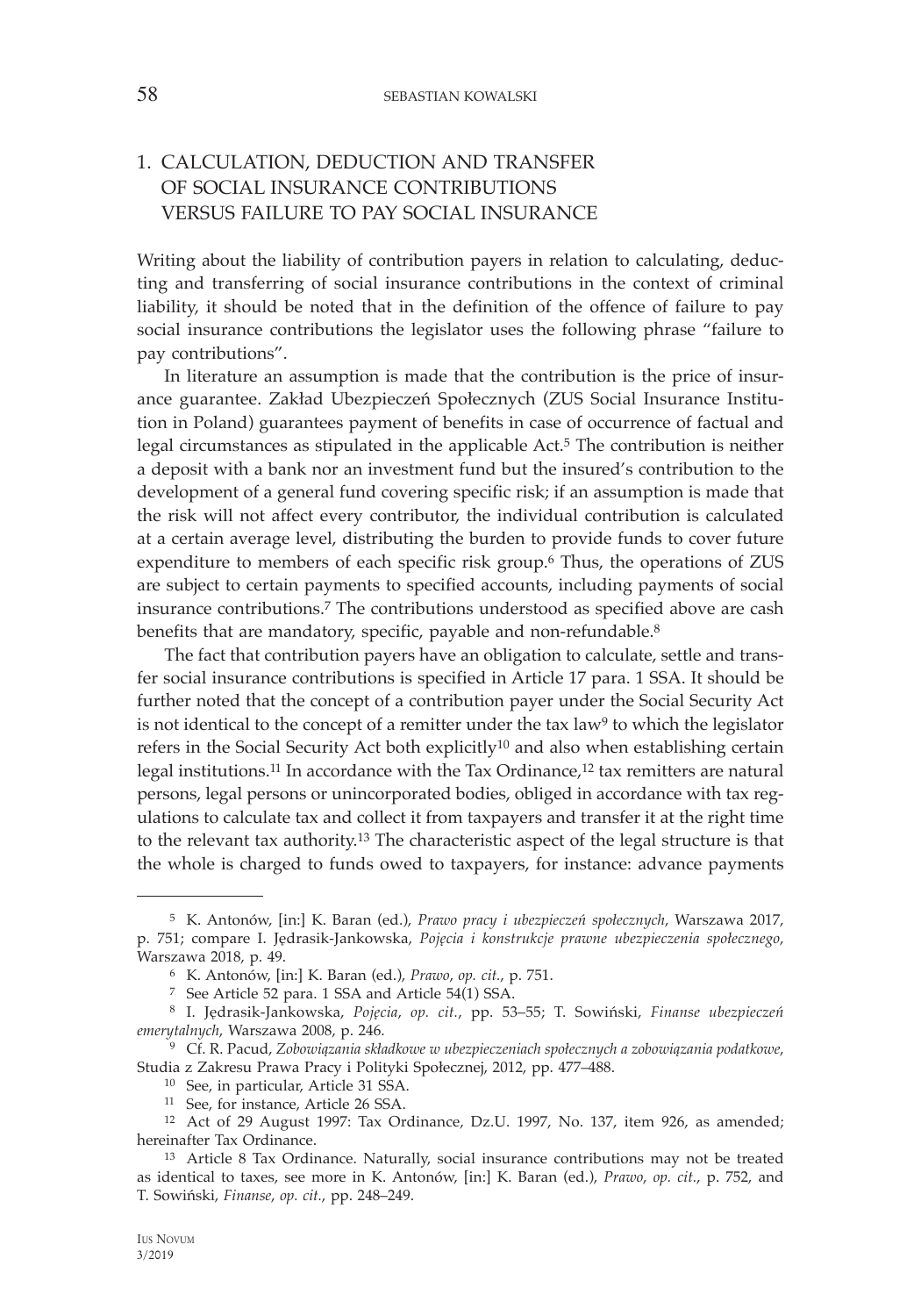for employees' income tax are fully deducted from their remuneration for work. The situation with social insurance contributions is different. Such payments transferred by contribution payers are usually total amounts covering a portion funded by the insured and a portion funded by the contribution payer.14 The first portion is an amount of correctly calculated retirement and disability insurance premiums and sickness insurance premiums funded by the insured, and deducted from the funds owed to the insured. The other portion is an amount covering properly calculated retirement and disability insurance premiums and occupational accident insurance premiums financed with funds that are not owed to the insured and it is the contribution payers that are obliged by law to provide these funds and transfer them to the account of ZUS.15 The premiums are paid by transfer of an appropriate amount to the account of ZUS, i.e. a sum that is the entire contribution for each insured.16 Failure to pay social insurance contributions within the statutory time limit is an offence under Article 98 para. 1(1a) SSA, being an offence – as rightly emphasized by K. Ślebzak and J. Kosonoga – against correct ZUS operations.17 Thus, the operations of ZUS are primarily dependent on timely payment of social insurance contributions to specified accounts.18 In the context of liability for the offence under the Social Security Act, it is not so much about failure to calculate, deduct or transfer the contribution but about failure to make social insurance payments; this is how the legislator identifies the subject of the obligation in Article 98 para. 1(1a) SSA.

The features of the prohibited act as defined in Article 98 para. 1(1a) SSA are complied with at the time of failure to pay even a part of social insurance contribution concerning a specific insured for a month or payment thereof after the statutory deadline.19 The offence may be committed intentionally and unintentionally. The conduct by the offender may relate both to premiums for employees and also for other insured.20

<sup>14</sup> If the insured pay their full contribution, they are also contribution payers within the meaning of the Social Security Act (Article 4(2)(d) SSA), but obviously they do not deduct the premiums but only calculate and transfer the contributions to ZUS (Article 17 para. 3 SSA). 15 See Article 16 paras 1, 1b, 2 and 3 SSA.

 $^{16}\,$  The contribution as a rule is a sum of the part funded by the contribution payer and the part funded by the insured.

part funded by the insured. 17 K. Ślebzak, J. Kosonoga, *Odpowiedzialność*, *op. cit.*, p. 286. 18 See Article 52 para. 1 SSA and Article 54 para. 1 SSA.

<sup>19</sup> Cf. Supreme Court ruling of 25 May 2010, I KZP 4/10, OSNKW 2010, No. 7, item 57 with comments by T. Snarski, *Wykroczenie trwałe a wykroczenie z zaniechania. Niedopuszczalność kierowania do SN pytań prawnych o charakterze pozornym. Glosa do postanowienia SN z dnia 25 maja 2010 r., I KZP 4/10*, Gdańskie Studia Prawnicze – Przegląd Orzecznictwa No. 1, 2011, pp. 147–152;

<sup>&</sup>lt;sup>20</sup> Except contribution payers who are sole proprietors and who are obliged to pay social insurance contributions only for themselves. In the light of Article 40 para. 1(2) SSA, the account of such persons records contributions actually paid, and thus failing to pay the contributions the insured harm themselves. Compare J. Lachowski, *Odpowiedzialność karna płatnika składek – wybrane zagadnienia*, Praca i Zabezpieczenie Społeczne No. 12, 2004, p. 30.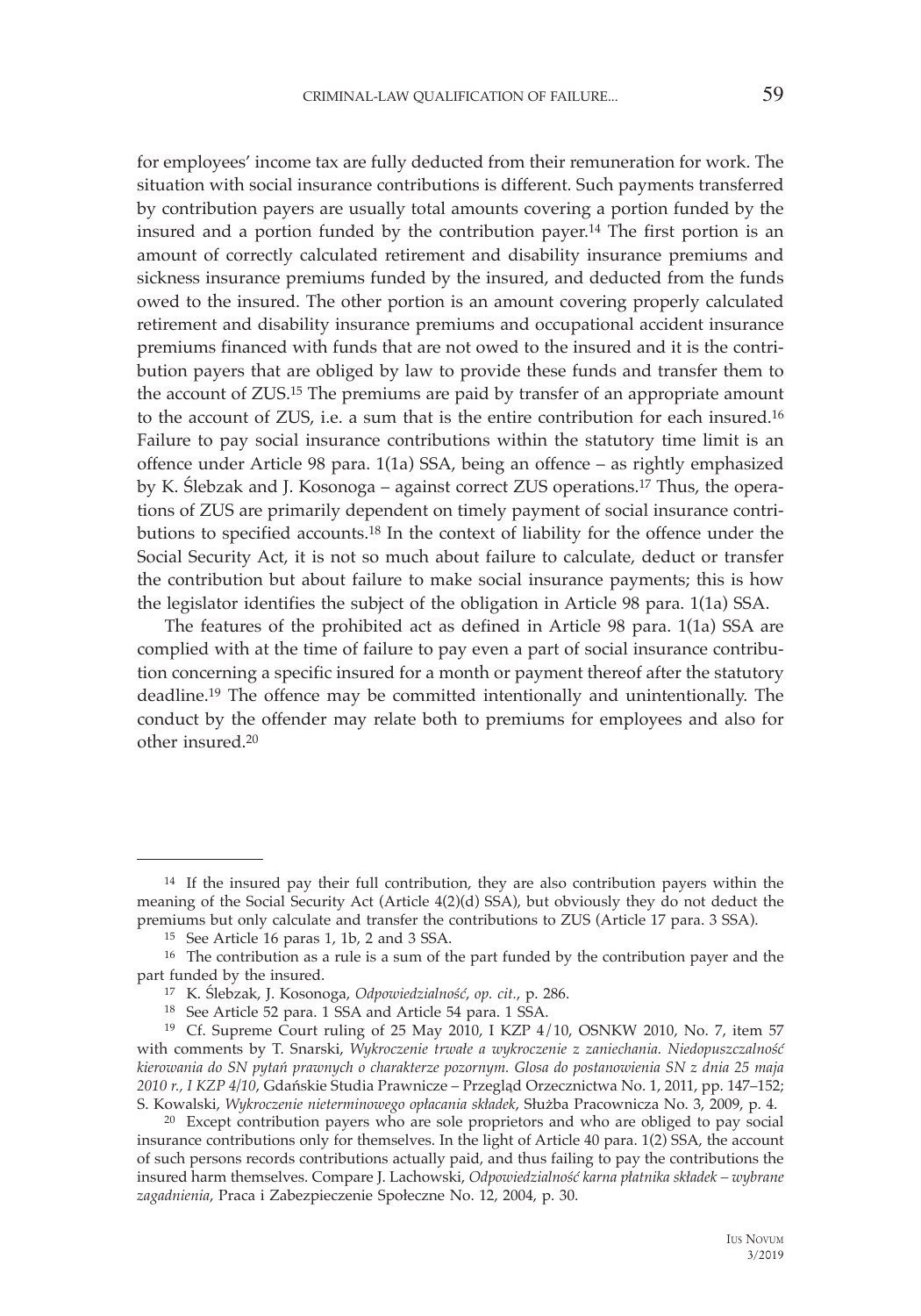## 2. FAILURE TO PAY CONTRIBUTIONS AS AN OFFENCE BREACHING EMPLOYEE RIGHTS

The authors of the article mentioned above proposed a stand that persistent or intentional failure to pay social insurance contributions may constitute a breach of employee rights related to social insurance, and thus may meet the statutory features of a prohibited act as set forth in Article 218 § 1a Criminal Code.21 The stand is quite common in Polish jurisprudence $2<sup>22</sup>$  and finds acceptance in part of the legal doctrine,23 however, in my opinion it is incorrect, also after amendments introduced in the Act of 10 May 2012 amending the Criminal Code and the Act on the social security system<sup>24</sup> which resulted in the ascertainment by the Constitutional Tribunal in its judgment of 18 November 201025 that Article 218 § 1 Criminal Code26 and Article 98 para. 1(1) and Article 98 para. 2 and Article 24 para. 1 SSA are incompliant with Article 2 of the Polish Constitution due to the fact that they allow, in relation to the same natural person and for the same act, criminal liability (for a crime) or liability for an offence as well as an additional fee.

The issue of criminal liability under Article 218 § 1a Criminal Code in relation to a person who fails to pay social insurance contributions for employees is treated as exceptionally difficult and disputable in the legal doctrine.27 However, in the

25 P 29/09, OTK-A 2012, No. 1, item 10.

<sup>26</sup> The wording of Article 218 § 1a Criminal Code corresponds to the wording of its predecessor, i.e. Article 218 § 1 Criminal Code.

<sup>27</sup> Further on in the study I will present only some statements that treat differently the same issues relating to criminal effects of failure to pay social insurance contributions. I admit

<sup>21</sup> K. Ślebzak, J. Kosonoga, *Odpowiedzialność*, *op. cit.*, p. 293. 22 Compare, e.g. judgment of the District Court in Opole of 10 April 2013, VIII Ka 97/13, http://www.orzeczenia.ms.gov.pl (accessed on 4.02.2018); judgment of the District Court in Olsztyn of 29 June 2017, VII K 574/16, http://www.orzeczenia.ms.gov.pl (accessed on 4.02.2018); judgment of the District Court in Gorzów Wielkopolski of 8 June 2016, IV Ka 188/16, http:// www.orzeczenia.ms.gov.pl (accessed on 4.02.2018). 23 For instance, see: J. Marciniak, *Odpowiedzialność karna pracodawcy*, Warszawa 2010, p. 118;

K. Makowski, *Niektóre aspekty odpowiedzialności płatnika składek z tytułu popełnienia przestępstwa lub wykroczenia*, Przegląd Ubezpieczeń Społecznych No. 5, 2000, p. 7. Otherwise: S. Kowalski, *Ochrona praw pracownika w Kodeksie karnym. Zagadnienia teoretyczne i praktyczne*, Toruń 2014, pp. 182–184; J. Lachowski, *Odpowiedzialność*, *op. cit.*, p. 30; commentary on the Constitutional Tribunal judgment of 18 November 2010, P 29/09K in K. Woźniewski, *Reguła ne bis in idem w kontekście prawidłowej legislacji. Glosa do wyroku TK z dnia 18 listopada 2010 r., P 29/09*, Gdańskie Studia Prawnicze – Przegląd Orzecznictwa No. 2, 2011, pp. 157–158. Discussing the institution of criminal liability resulting from a breach of employee rights related to social insurance (Article 218 § 1a Criminal Code), the following authors do not mention any right related to the obligation to pay contributions by social insurance contribution payers among the rights that may be breached by perpetrators: U. Kalina-Prasznic, *Odpowiedzialność karna płatnika składek na ubezpieczenie społeczne*, [in:] J. Sawicki, K. Łucarz (eds), *Na styku prawa karnego i prawa o wykroczeniach: Zagadnienia materialnoprawne oraz procesowe*. *Księga jubileuszowa dedykowana Profesorowi Markowi Bojarskiemu*, Vol. I, Wrocław 2016. Additionally, J. Unterschűtz in her monograph entitled *Karnoprawna ochrona praw osób wykonujących pracę zarobkową* (Warszawa 2010) writes first that employees' rights resulting from social insurance include inter alia the right that "the contribution in the appropriate amount should be paid by the employer" (p. 94), and afterwards that "Article 98 para. 1(1) SSA does not infringe the right of persons performing gainful work to benefits under social insurance but it is breach of the payers' obligations to ZUS" (p. 249). 24 Dz.U. 2012, item 611.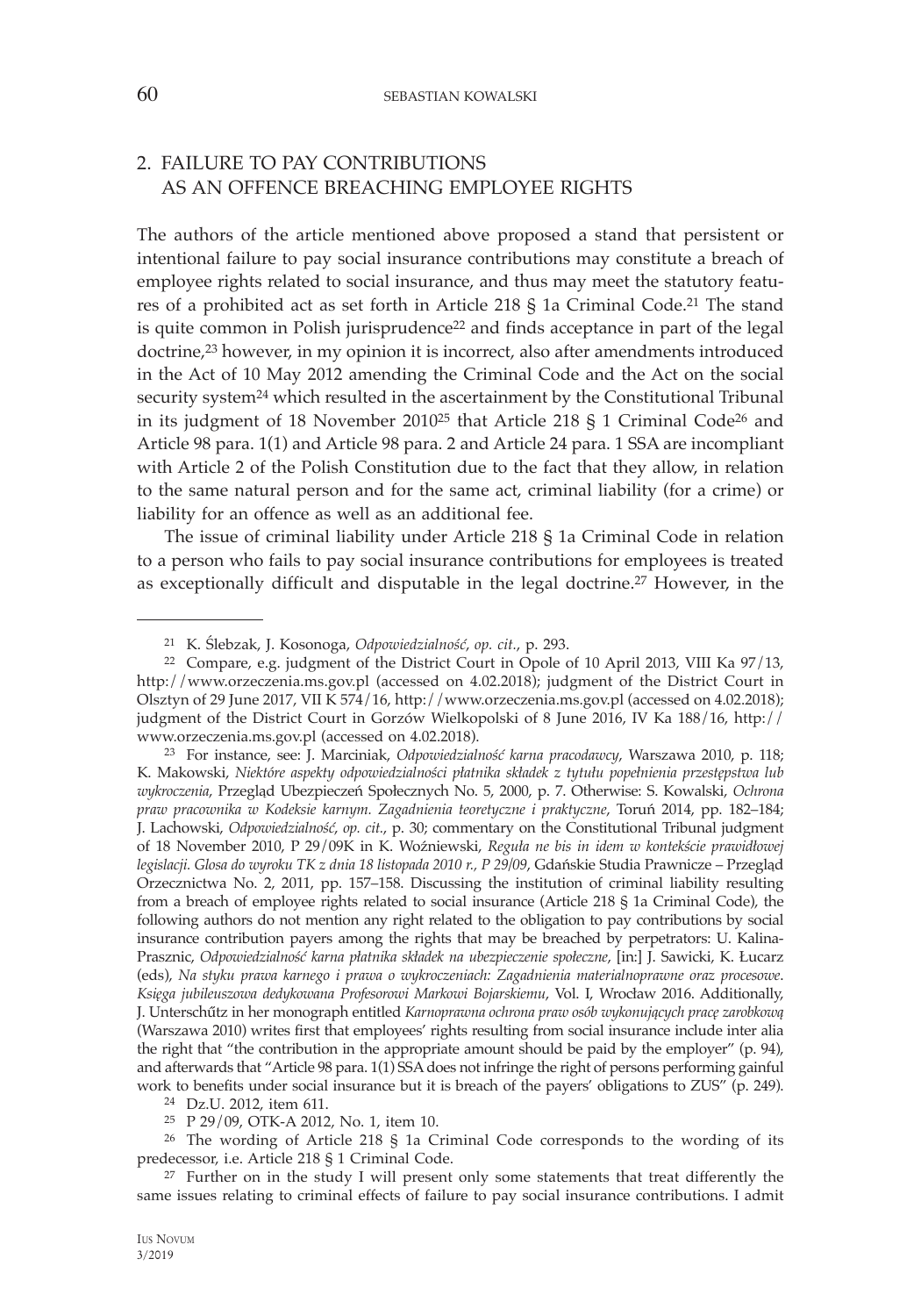judgments of criminal courts concerning sanctions for failure to pay social insurance contributions often a number of simplifications are made that not only introduce confusion as to notions but also result in quite surprising rulings. The above applies primarily to an incorrect classification of certain premiums (in particular for health insurance and for the Labour Fund) as social insurance contributions.28 It is worth noting that the established view in the judgments of criminal courts that persistent or intentional failure to pay social insurance contributions could constitute a crime of violation of employee rights related to social insurance to a large extent resulted from the judgment of the Constitutional Tribunal of 18 November 2010 referred to above.<sup>29</sup> This partly incorrect, not only in my opinion, $30$  judgment has led to a change in the legal status as the legislator *expressis verbis* accepted that it is indeed possible to convict a contribution payer who is a natural person for the crime of "failure to pay contributions or underpay such contributions" (Article 24 paras 1b–1d SSA). Since that time, *de lege lata*, a statement has been invalid that failure to pay social insurance contributions would not have features of a prohibited act as defined in Article 218 § 1a Criminal Code.31 However, that does not mean there is a simple correlation of the provisions of Article 98 para. 1(1a) SSA and Article 218 § 1a Criminal Code resulting in a situation when indeed failure to pay social insurance contributions for employees is a breach of the Social Security Act and may be an offence pursuant to Article 98 para. 1(1a) SSA, and persistent and intentional failure to pay social insurance contributions constitutes a violation of employee rights related to social insurance. Such relationship does not exist by the mere fact that there is a completely different direct subject of protection against prohibited acts defined in those penal regulations.

The crime of intentional or malicious violation of employee rights, defined in Article 218 § 1a Criminal Code may consist in violating employee eights related

that I also once accepted that statement that failure to pay social insurance contributions was a violation of employee rights relating to social insurance within the meaning of the former Article 218 § 1 Criminal Code; however, when I conducted research for my PhD thesis, I found that *de lege lata* it is an incorrect view.

<sup>&</sup>lt;sup>28</sup> See, for instance, the judgment of the District Court in Olsztyn of 3 November 2014, VII K 254/14, http://www.orzeczenia.ms.gov.pl (accessed on 10.02.2018); judgment of the District Court in Opole of 10 April 2013, VII Ka 97/13, http://www.orzeczenia.ms.gov.pl (accessed on 10.02.2018); and judgment of the District Court in Gorzów Wielkopolski of 8 June 2016, IV Ka 188/16, http://www.orzeczenia.ms.gov.pl (accessed on 4.02.2018); judgment of the Court of Appeal in Gdańsk of 30 March 2017, II AKa 256/16, LEX No. 2383361; in those judgments the courts convicting for offences under Article 218 § 1a Criminal Code or identifying the basis for such rulings, incorporated as the features of a prohibited act conduct that constitutes a violation of employee rights related to social insurance and consisting in failure to pay health insurance premiums, premiums for the Labour Fund or the Guaranteed Employee Benefits Fund, although the coverage of social insurance is explicitly specified in Article 1 SSA. 29 P 29/09, Dz.U. 2010, No. 225, item 1474.

<sup>30</sup> See critical comments on the judgment by J. Unterschűtz published in Gdańskie Studia Prawnicze – Przegląd Orzecznictwa No. 1, 2012, pp. 56–64 and K. Woźniewski published in Gdańskie Studia Prawnicze – Przegląd Orzecznictwa No. 2, 2011, No. 2, pp. 151–158.

<sup>31</sup> The District Court in Gorzów Wielkopolski rightly noted in the justification to the judgment of 8 June 2016, IV Ka 188/16, http://www.orzeczenia.ms.gov.pl (accessed on 4.02.2018).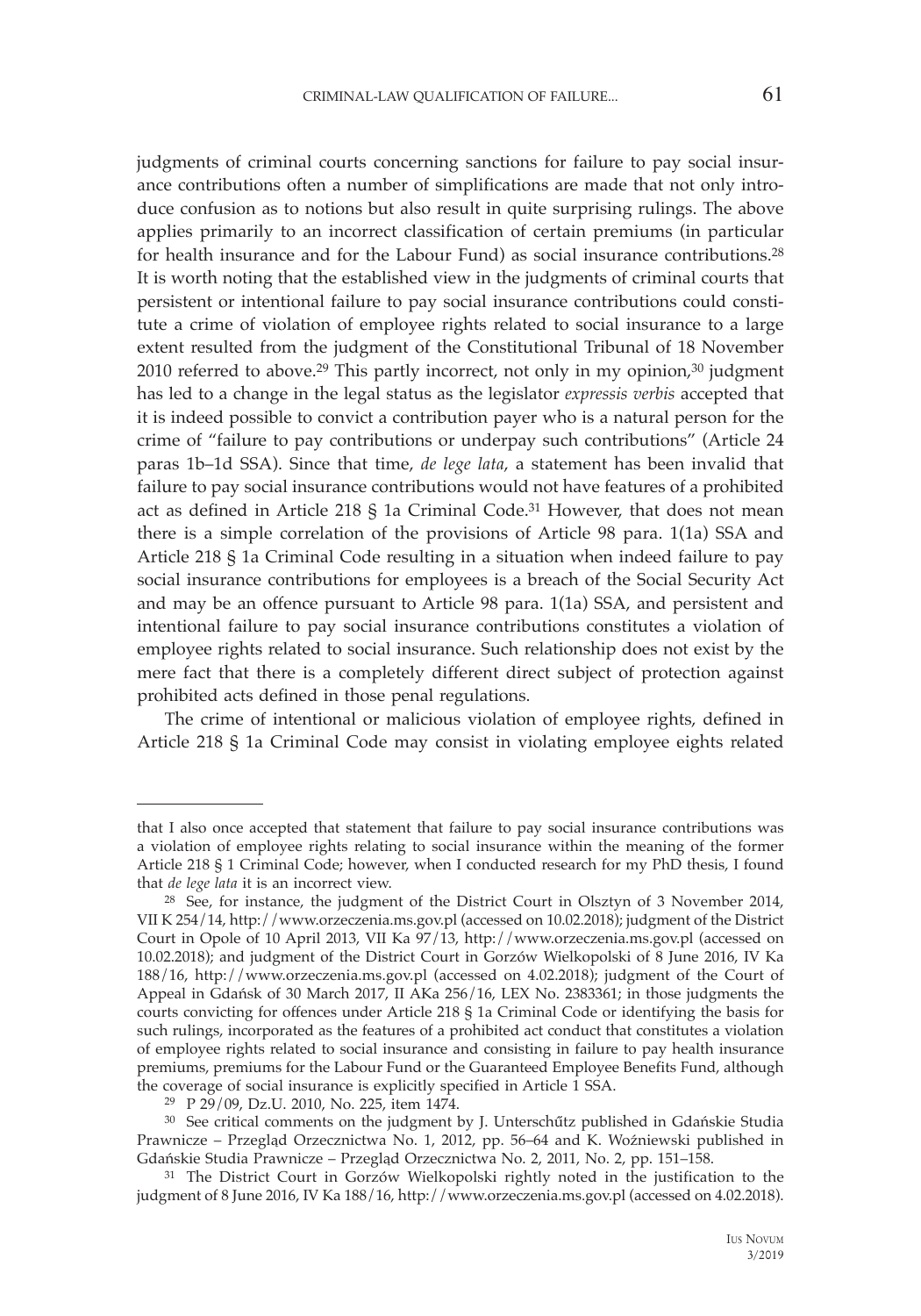to social insurance.32 It is symptomatic that supporters of the view of violation of employee rights relating to social insurance by failure to pay social insurance contributions avoid an explicit statement what employee rights were to be violated as a result of such conduct.33 Often criminal courts fail to specify the above in describing the acts attributed to people convicted pursuant to Article 218 § 1a Criminal Code for failure to pay social insurance contributions, although as it seems a reference of the recently modified provision of Article 413 § 2(1) of the Criminal Procedure Code34 makes it mandatory to specify in the description of the attributed act which specific employee right was *in concreto* violated by the perpetrator.35 In my opinion, such omission should not be surprising since even persistent failure to pay social insurance contributions does not violate any employee rights related to social insurance that are subject to protection pursuant to Article 218 § 1a Criminal Code. However – with respect to the portion of the premium deducted from a salary – it may constitute a violation of employee rights relating to employment relationship: the right to remuneration for work.36

As a rule, employees are subject to mandatory social insurance due to: retirement, disability, sickness and accident.37 Retirement insurance premiums are funded in equal parts by employees and employers,<sup>38</sup> disability insurance are covered partly by employees and partly by employers,<sup>39</sup> sickness insurance premiums are funded by employees<sup>40</sup> and occupational accident insurance premiums by employers.41 Employers are obliged to calculate and deduct from the remuneration for work the part of the premiums that are funded by employees.42 As judgments cor-

<sup>32</sup> See more in S. Kowalski, *Ochrona*, *op. cit.*, p. 194 et seq.

<sup>33</sup> Similarly, K. Ślebzak and J. Kosonoga fail to identify the employee rights related to social insurance that could be violated by such conduct (*Odpowiedzialność*, *op. cit.*, p. 293). It is worth noting that J. Wantoch-Rekowski in the book entitled *Składki na ubezpieczenie emerytalne – konstrukcja i charakter prawny* (Toruń 2005), when listing the obligations of contribution payers, first identifies contribution payment (p. 138), yet while listing the rights of the insured he fails to identify any right of the insured related to contribution payment by contribution payers (p. 124).

<sup>34</sup> Act of 6 June 1997: Criminal Procedure Code, Dz.U. 1997, No. 89, item 555, as amended.

<sup>35</sup> Compare: judgment of Supreme Court of 9 February 2006, III KK 164/05, OSN PiP 2006, No. 9, item 12; ruling of the Supreme Court of 30 September 2015, I KZP 6/15, OSNKW 2015, No. 12, item 99 and comments by R.A. Stefański in his article entitled: *Przegląd uchwał Izby Karnej Sądu Najwyższego w zakresie postępowania karnego za 2015 r*., Ius Novum Vol. 11, No. 1, 2017; judgment of the Court of Appeal in Szczecin of 7 July 2016, II AKa 32/16, Legalis No. 1532915; judgment of the Court of Appeal in Kraków of 12 May 2009, II AKa 66/09, Legalis No. 216814.

 $36$  However, it is worth noting that even the above causes controversies in the doctrine; for instance, J. Jędrasik-Jankowska explicitly notes that an increase of salaries by premiums in 1999 was only a socio-technical procedure. Indeed, in her opinion, social insurance contributions do not even constitute an element of remuneration for work (*Pojęcia*, *op. cit.*, pp. 52–53). However, in my opinion, those views are contradicted by the wording of the quoted Article 87 § 1 LC.

 $37$  An exception to this rule is an employee who is a cooperating person in compliance with the Social Security Act (Article 8 para. 2 and Article 8 para. 11, Article 11 para. 2 SSA).<br><sup>38</sup> Article 16 para. 1 SSA.

<sup>39</sup> Such employer's part is several times larger, cf. Article 16 para. 1b SSA.

<sup>40</sup> Article 16 para. 2 SSA.

<sup>41</sup> Article 16 para. 1 SSA.

<sup>42</sup> J. Jończyk, *Rekonstrukcja zatrudnienia i zabezpieczenia społecznego: podstawowe pojęcia prawne*, Praca i Zabezpieczenie Społeczne No. 1, 2014, p. 5.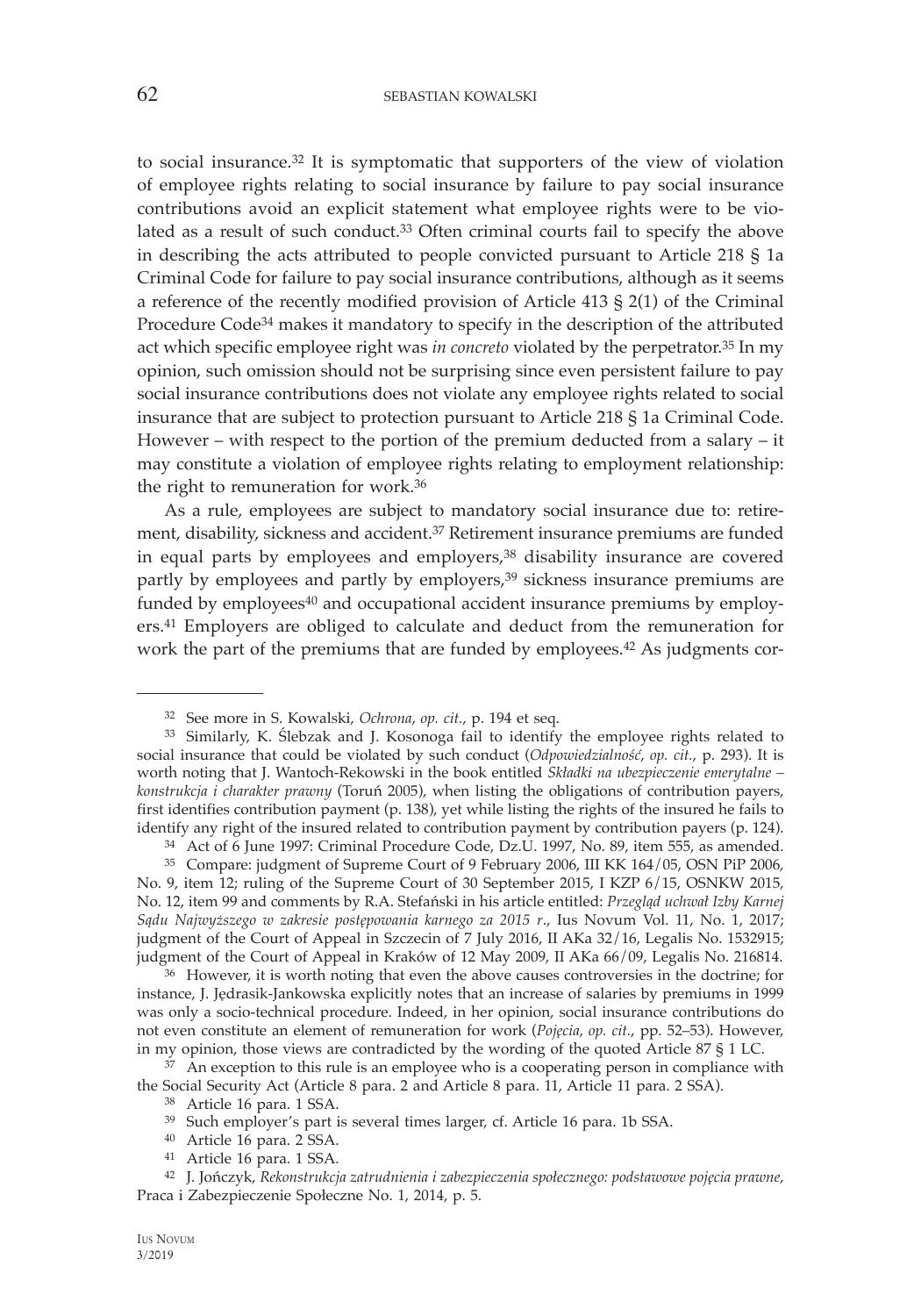rectly provide, remuneration for work as a notion of labour law means the entire amount of remuneration for work due in compliance with regulations on salaries and employment contracts, including also the part that the employer deducts for social insurance contributions. As a result, the employer is a debtor vis-a-vis the employee, obliged to pay the remuneration due if full amount and the amounts that the employer transfers as the income taxpayer and advances for insurance premiums are a part of the employee's remuneration.<sup>43</sup> The fact that such amounts are not physically disbursed to the employee but transferred to the relevant bodies as advances and premiums is the legally required method of complying with the obligation to pay a part of the remuneration to the employee. Therefore, the entire remuneration for work constitutes the employee's receivables from the employer as a salary for work (Article 22  $\S$  1 of the Labour Code<sup>44</sup>). The salary understood like this is the subject of determining remuneration for work in compliance with Article 78 LC and is due to the employee in compliance with Article 80 LC. The remuneration defined as above should be – in compliance with Article 29 § 1(3) and § 2 LC – specified in writing in the employment contract.45

The employer, as an entity obliged to pay remuneration for work, is obliged to provide the entire remuneration for work on the payment date and disburse to the employee only the part left after deductions for social insurance premiums and advances for income tax.46 A portion of the social insurance contribution deducted from the disbursed remuneration should be added by the employer to the part of the contribution that it funds and the employer should pay the amount being the sum of both parts. Failure to pay the entire contribution may be evidence that the employer has not provided sufficient funds for remuneration for work. Considering that the deadline to pay contributions for employees falls on the 15th day of the month following the month for which the premium is due,<sup>47</sup> it should be noted that to determine whether the employer has indeed failed to provide funds for remuneration for work, it is crucial to make an *in concreto* assessment of its activities between the disbursement date of the remuneration for work to the employee and the due day for the contribution payment. Long-term and repeated failure to pay contributions in the part constituting the amount deducted from remuneration for work may be evidence of persistent breach by the employer or a person representing the employer of employees' right to remuneration for work.48

<sup>43</sup> Supreme Court judgment of 9 July 2014, I PK 250/13, OSNP 2015, No. 12, item 161. Otherwise in I. Jankowska-Jędrasik, *Pojęcia*, *op. cit.*, pp. 52–54.

<sup>44</sup> Act of 26 June 1974: Labour Code, Dz.U. 1974, No. 24, item 141, as amended; hereinafter LC.

<sup>45</sup> Supreme Court judgment of 9 July 2014, I PK 250/13, OSNP 2015, No. 12, item 161.

<sup>46</sup> Cf. K. Antonów, *Sprawy z zakresu ubezpieczeń społecznych*, Warszawa 2012, p. 61.

<sup>47</sup> Article 47 para. 1(3) SSA.

<sup>48</sup> On the subject of the features of persistency, see inter alia: O. Górniok, [in:] O. Górniok, S. Hoc, S.M. Przyjemski, *Kodeks karny. Komentarz*, Vol. III (art. 117–363), Gdańsk 1999, p. 220; S. Kowalski, *Ochrona*, *op. cit.*, p. 281 et seq.; W. Radecki, *Przestępstwa przeciwko prawom osób wykonujących pracę zarobkową: rozdział XXVIII Kodeksu karnego. Komentarz*, [in:] *Nowa kodyfikacja karna. Kodeks karny. Krótkie komentarze*, book No. 18, Warszawa 1998, pp. 154–155; Z. Siwik, *Przestępstwo niealimentacji ze stanowiska polityku kryminalnej*, Wrocław 1974, pp. 99–101.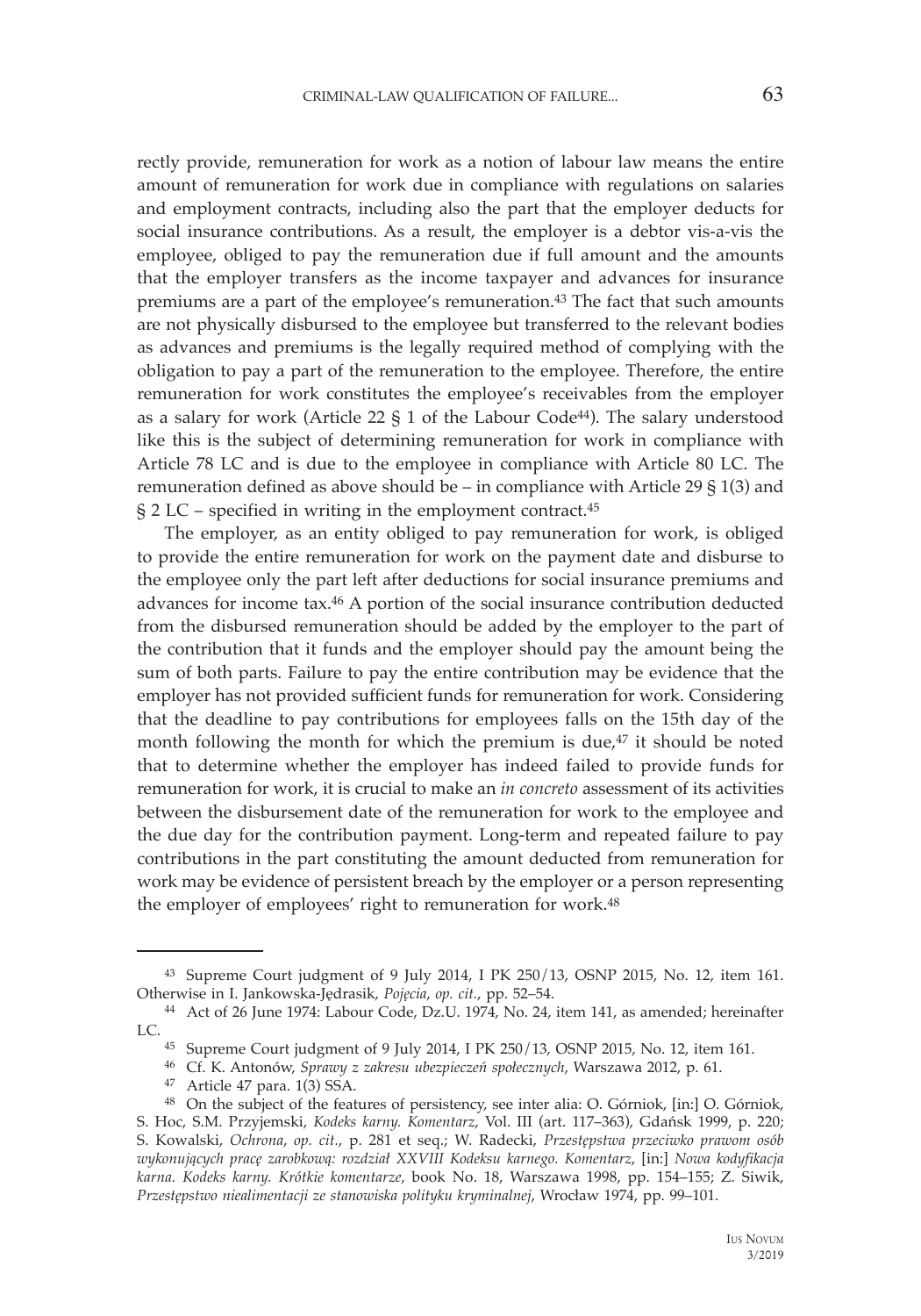Failure to pay employees' social insurance contributions in the part funded by the employer means failure to comply with the employer's duties (as social contribution payer) pursuant to the provisions of the Social Security Act. However, this is not a breach of employee rights resulting from social insurance in the meaning used by the legislator in Article 218 § 1a Criminal Code. In the doctrine of criminal law, it is rightly noted that the term "breach of law" used in Article 218 § 1a Criminal Code refers only to such conduct that is contrary to the relevant regulations and either fully deprives the employee of the right or reduces the use of such right (irrespective of the fact if finally the employee becomes harmed).49 However, failure to pay social insurance contributions by the contribution payer who is the employer basically is of no importance to benefits under social insurance due to the employed personnel.50

The offence of failure to pay social insurance contributions is stipulated among the provisions of the chapter entitled "Liability for offences against the provisions of the Act"*.* Thus, the legislator specifies that the protection provided in the regulation covers correct operations of the social insurance system and not protection of the rights of the insured (although the correct functioning of the social insurance system is in the interest of a large proportion of the insured). Further, the crime of breach of employee rights related to social insurance can be found in the chapter of the Criminal Code entitled "Crimes against the rights of people performing gainful work". Article 218 § 1a Criminal Code explicitly identifies employees as the harmed and not as the insured. This is not accidental. Criminal law protection of employee rights is a specific "extension" of the protection awarded under labour law, in particular resulting from offences against employee rights defined in Articles 281–282 LC.51 Such more extensive protection of employees, contrary to people providing work under other types of contracts, in particular civil-law contracts, is justified inter alia with the fact that employees providing work to generate income to maintain themselves and their closest ones, being directed by the employer or persons representing the employer and being generally a financially weaker party to the employment relationship, have a specific position vis-a-vis that guaranteed by provisions of substantial labour law. The position guaranteed for employees is translated into their rights to social insurance benefits, being substitute benefits under employment relationship and the performance of such benefits is partly assumed by the employer (e.g. disbursement of a sickness benefit).

Additionally, the situation of an employee as the insured whose social contributions are partly funded with monies due to the employee and partly by the contribution payer, is not different in any way from the situation of the other insured who are in the same situation.<sup>52</sup> There is no justification for extending criminal-law

<sup>49</sup> O. Górniok, [in:] O. Górniok et al., *Kodeks karny*, *op. cit.*, pp. 220–221. 50 The situation of those persons who have the status of cooperating persons as stipulated in the Social Security Act is specific, cf. Article 40 para. 1(2) SSA.

<sup>51</sup> Compare W. Radecki, *Kryteria rozgraniczenia wykroczeń i przestępstw przeciwko prawom pracownika*, Monitor Prawa Pracy No. 9, 2005, *passim.*

<sup>52</sup> With only one reservation which applies to employees with the status of cooperating persons under the Social Security Act, see Article 8 para. 11 and Article 50 para. 1a(3) SSA.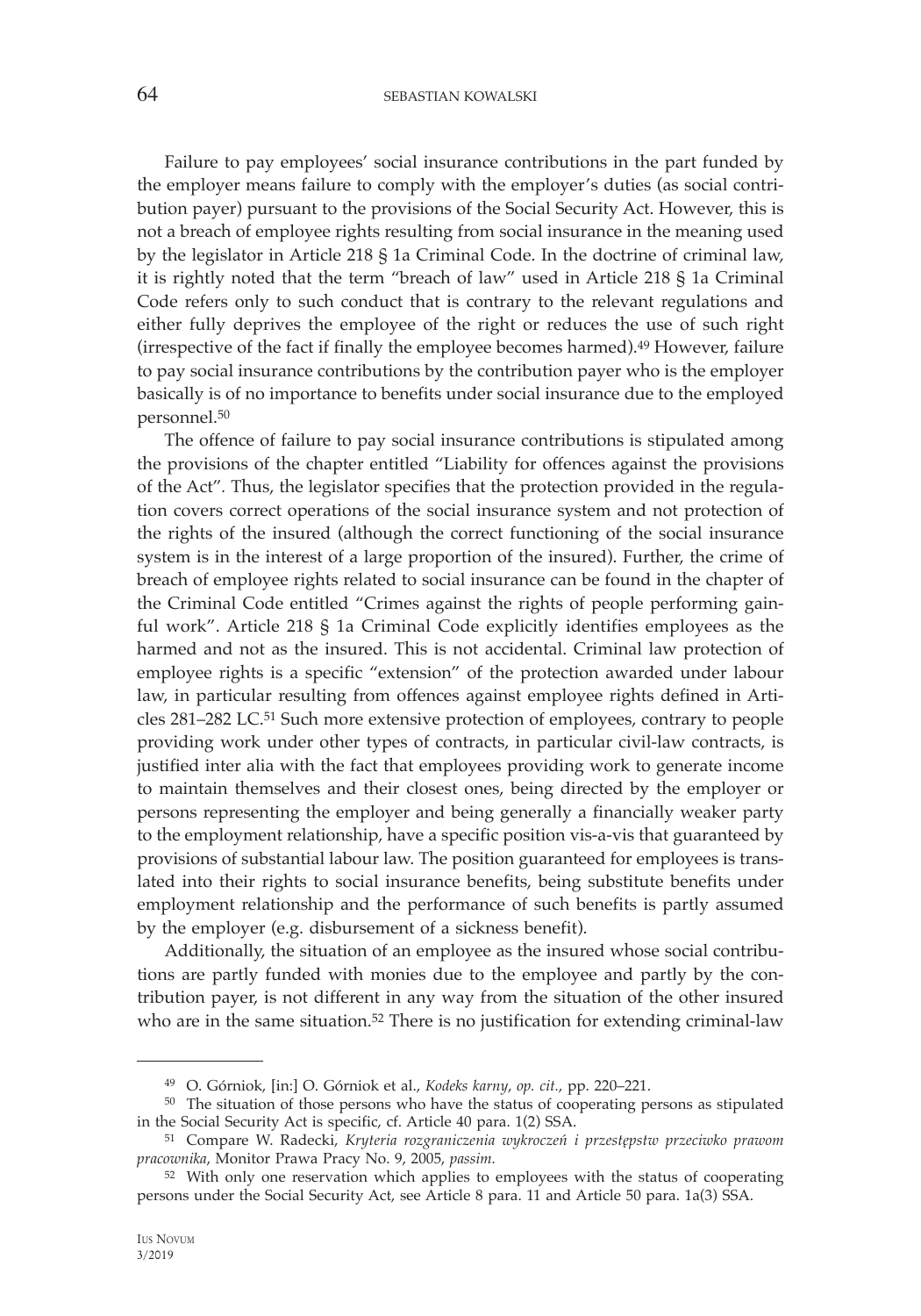protection to the insured in this respect. So, even if we were to interpret, based on the Social Security Act, a right of the insured (including employees) to have a portion of the contribution paid by the contribution payer (including the employer), this is not a public right since the contributions are the core resources of the Social Insurance Fund.53 The right is not due to employees as such but to each insured person and is not related to an employee relationship and the resultant participation of the insured in the establishment of a general risk fund.54 In other words, such understood right is the right of the insured and not of employees who are only some of the entities subject to social insurance whose social insurance contributions are partly funded by the contribution payers. Thus, this is not a right resulting from social insurance as specified in Article 218 § 1a Criminal Code.

In summary, persistent or wilful failure to pay the social contribution is not a breach of employee rights resulting from social insurance within the meaning of Article 218 § 1a Criminal Code. Articles 16–17 SSA show that the funding of the contributions is the obligation imposed simultaneously on employees and employers. This is a duty requiring a deduction of a part of remuneration for work due to the employee, and an obligation imposed on the employer to provide monies to fund its part of the contribution. Performance of the employer's obligations in that respect is sanctioned by the authority awarded to ZUS and specified in Articles 23–24 SSA and Articles 26–27 SSA.55 With reference to the portion of the contribution deducted from remuneration for work (or employee's other income), failure to pay the premiums may be *de lege lata* evidence of a beach of employee rights to remuneration for work. Persons performing activities required by labour law or social insurance who persistently fail to pay the portion of the contributions deducted from remuneration for work may be held liable for a persistent breach of the employee right to remuneration for work.

### 3. FAILURE TO PAY CONTRIBUTIONS AS THE CRIME OF MISAPPROPRIATION

Views can be found both in the legal doctrine and in court judgments that failure to pay social contributions constitutes the crime of misappropriation (Article 284 § 1 Criminal Code).56 Such opinions were also expressed by K. Ślebzak and J. Kosonoga with reference to the portion of the contributions funded by the insured that is left

<sup>53</sup> See: Z. Ofiarski, *Prawno-finansowa specyfika podsektora ubezpieczeń społecznych*, [in:] E. Ruśkowski (ed.), *System prawa finansowego. Prawo finansowe sektora finansów publicznych*, Vol. II, Warszawa 2010, p. 330; M. Bosak, P. Majka, *Umarzanie należności z tytułu składek na ubezpieczenia społeczne w świetle orzecznictwa sądów administracyjnych*, Prawo Budżetowe Państwa i Samorządu Vol. 2, No. 4, 2014, pp. 33–34.

<sup>54</sup> K. Antonów, [in:] K. Baran (ed.), *Prawo*, *op. cit.*, p. 751.

<sup>&</sup>lt;sup>56</sup> Possibly, as a crime under Article 284 § 1 or § 2 Criminal Code in conjunction with Article 294 § 1 Criminal Code or as an offence under Article 119 § 1 Code of Petty Offences, due to the amount of the contribution. Compare the justification to the judgment of the Court of Appeal in Gdańsk of 30 March 2017, II AKa 256/16, LEX No. 2383361.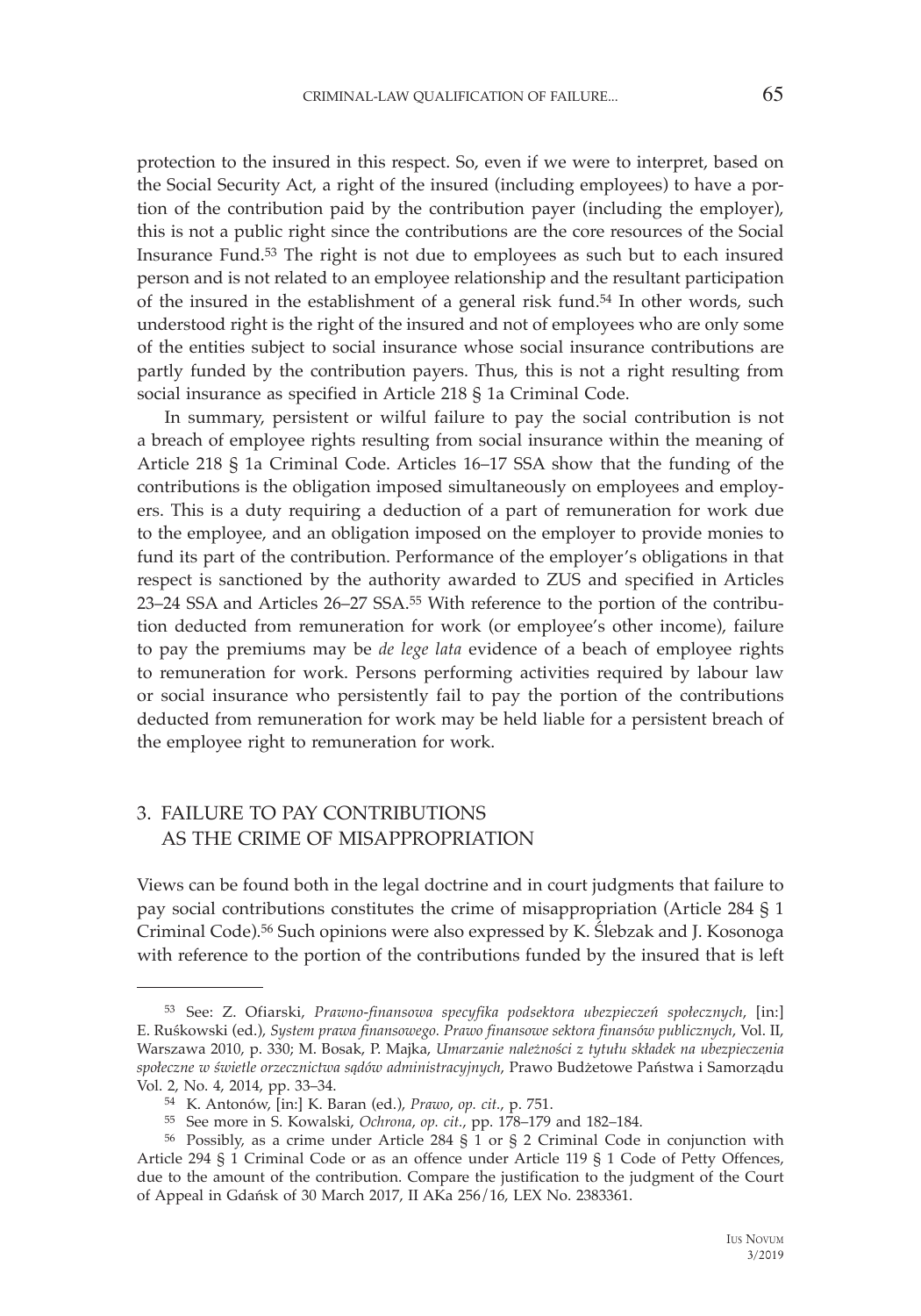at the "payers' disposal".57 The authors further noted it is correctly stated that the "legislator recommends only specific application of the funds that are held by the employer and which are owned by the insured, and have to be invested in a prescribed manner".58 However, the authors do not refer to issues that are crucial: (1) what is misappropriated?, and (2) at what time does the thing to be misappropriated become third-party property for the perpetrator?

It seems that an explicit statement on a potential crime under Article 284 § 1 Criminal Code as a result of payment of social insurance contributions is based on an incorrect, somewhat hasty interpretation of the Social Security Act, identifying the entity funding the premium. In compliance with those regulations, the premium is funded with the insured's "own funds".59 However, in my opinion, such regulatory provision does not specify that the Social Security Act contains particular rules for transfer of the title to funds that are a surrogate of the contribution or a part thereof.

The Social Security Act is not a statute regulating the aspects of acquisition, loss or transfer of title to assets, in particular money. That is due to the nature of the act and its wording, in particular the provisions defining the subject of the regulation (Articles 1–2 SSA). The legislator – using well-known institutions of civil law in the Social Security Act – explicitly changes their meaning only when this indeed is required. For instance, mandate work within the meaning of the Social Security Act is a contract regulated in Article 627 et seq. Civil Code, but additionally Article 8 para. 2 SSA regulates the specific status of certain people accepting the commission who are treated as employees in line with the Social Security Act. Stipulation in this regulation that a portion of the insurance contribution is partly funded by the insured with their own funds and partly by the contribution payer does not constitute a specific legal basis to determine the title to the funds held by the contribution payer but only the rules of splitting the funding of the contribution. However, it should be remembered that the Social Security Act has implemented a revolutionary solution as compared to the previous regulation: both the contribution payer and the insured fund the contribution. The legal structure reflects the differentiation of insurance contributions in terms of the subject.<sup>60</sup>

It is symptomatic that when they write about misappropriation in case of failure to pay social insurance contributions, K. Ślebzak and J. Kosonoga fail to identify the object of the misappropriation, while Article 284 § 1 Criminal Code clearly refers to misappropriation of a "third-party movable or property right". The context in which the authors refer to misappropriation manifests that they mean misappropriation of things: money, being a portion of contributions funded with the insured's funds. However, it is hard to misappropriate the contribution itself or a part thereof if such is an individual contribution of each of the insured to the general risk fund whose

<sup>57</sup> K. Ślebzak, J. Kosonoga, *Odpowiedzialność*, *op. cit.*, p. 294. 58 *Ibid*., pp. 294–295 with reference to J. Lachowski – comment No. 55 in the quoted article.

<sup>59</sup> See, for instance, Article 16 para. 1 SSA.

<sup>60</sup> W. Sanetra, *O genezie i ewolucji składki na ubezpieczenie społeczne*, [in:] K. Ślebzak (ed.), *Składki na ubezpieczenie społeczne*, Warszawaa–Poznań 2015, pp. 27–28.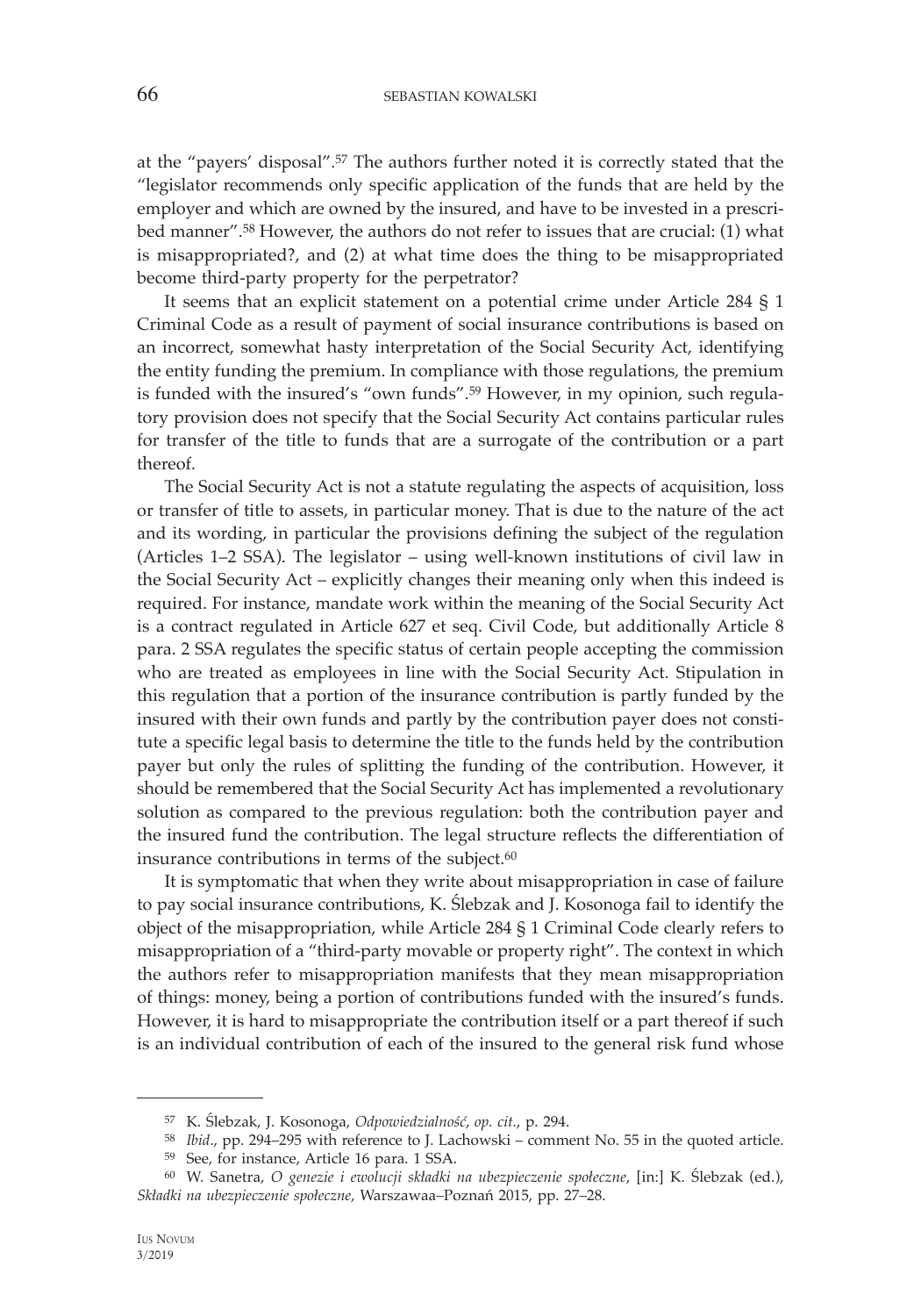resources are used to compensate for "losses" to members of risk groups constituting components of the social insurance system that have suffered such losses.<sup>61</sup>

Money is an object specified by type. Transfer of the title to money basically requires transfer of holding thereof (Article 155 § 2 Civil Code).<sup>62</sup> In this manner it is easy to identify the moment of acquisition and loss of the title to the objects. Employees, entities providing services or other persons paid for the work they provide, become owners of the money disbursed to them at the moment their bank accounts are credited or when they are provided with physical cash as compliance with the disbursement of remuneration by the employer. It is only at that time that the disbursed money can be misappropriated by other persons to their detriment. However, no such operation is provided for by the legislator with reference to the portion of the contribution funded by the insured. It does provide either for any other moment of transfer of the title to a portion of the insured's income to be calculated, deducted and transferred to ZUS.<sup>63</sup> The employee's receivable in the form of remuneration for work in compliance with the Social Security Act is burdened with the ZUS claim (subject to public law) and therefore the employer, which in compliance with the Social Security Act calculates, deducts and transfers the contribution to ZUS to contribute to the Social Insurance Fund, is released from its debt to the employee in the part in which the employer complies with the obligation.<sup>64</sup> Thus, there is no ground for a statement that any funds are left at the disposal of the contribution payer even if the wording were to be referred solely to the deduction of a portion of the contribution from the income to be disbursed to the insured. The obligation to disburse remuneration is a duty resulting from the existing civil-law relationship under which the insured is the creditor to the social contribution payer (debtor).65 Therefore, failure by the employer or a person representing the employer to disburse the remuneration for work on time is an offence under Article 282 § 1(1) LC, and sometimes it may be a crime of breaching employee rights under employment relationship – the right to remuneration for work if such conduct is characterised by persistence or wilfulness – however, in such case it is not a misappropriation of funds due to the employee. The time to disburse remuneration for work does not result in the separation of any part in the employer's assets the title to which is *ex lege* transferred to the employee on that date.

<sup>61</sup> K. Antonów, [in:] K. Baran (ed.), *Prawo*, *op. cit.*, p. 751; see more in U. Kalina-Prasznic, *O kontrowersjach w finansowaniu ubezpieczenia emerytalnego*, [in:] *Problemy emerytur, rent i opieki zdrowotnej*. *Materiały na IV Konferencję Polskiego Stowarzyszenia Ubezpieczeń Społecznych*, Warszawa– Wrocław 1992, pp. 36–37.

<sup>62</sup> Compare the judgment of the Supreme Court of 29 May 2015, V CSK 448/14, Legalis No. 1331221 and resolution of the Supreme Court of 4 January 1995, III CZP 164/94, OSNC 1995, No. 4, item 62.<br><sup>63</sup> Nota bene, there is similarly no other moment for the transfer of the title to the part of

income that is due to the competent tax office as an advance for income tax or to a court bailiff when such receivables are seized. 64 Cf. justification to the resolution of the Supreme Court of 7 August 2001, III ZP 13/01,

OSNP 2002, No. 2, item 35.<br><sup>65</sup> Cf. justification to the judgment of the Supreme Court of 9 July 2014, I PK 250/13, OSNP

<sup>2015,</sup> No. 12, item 161.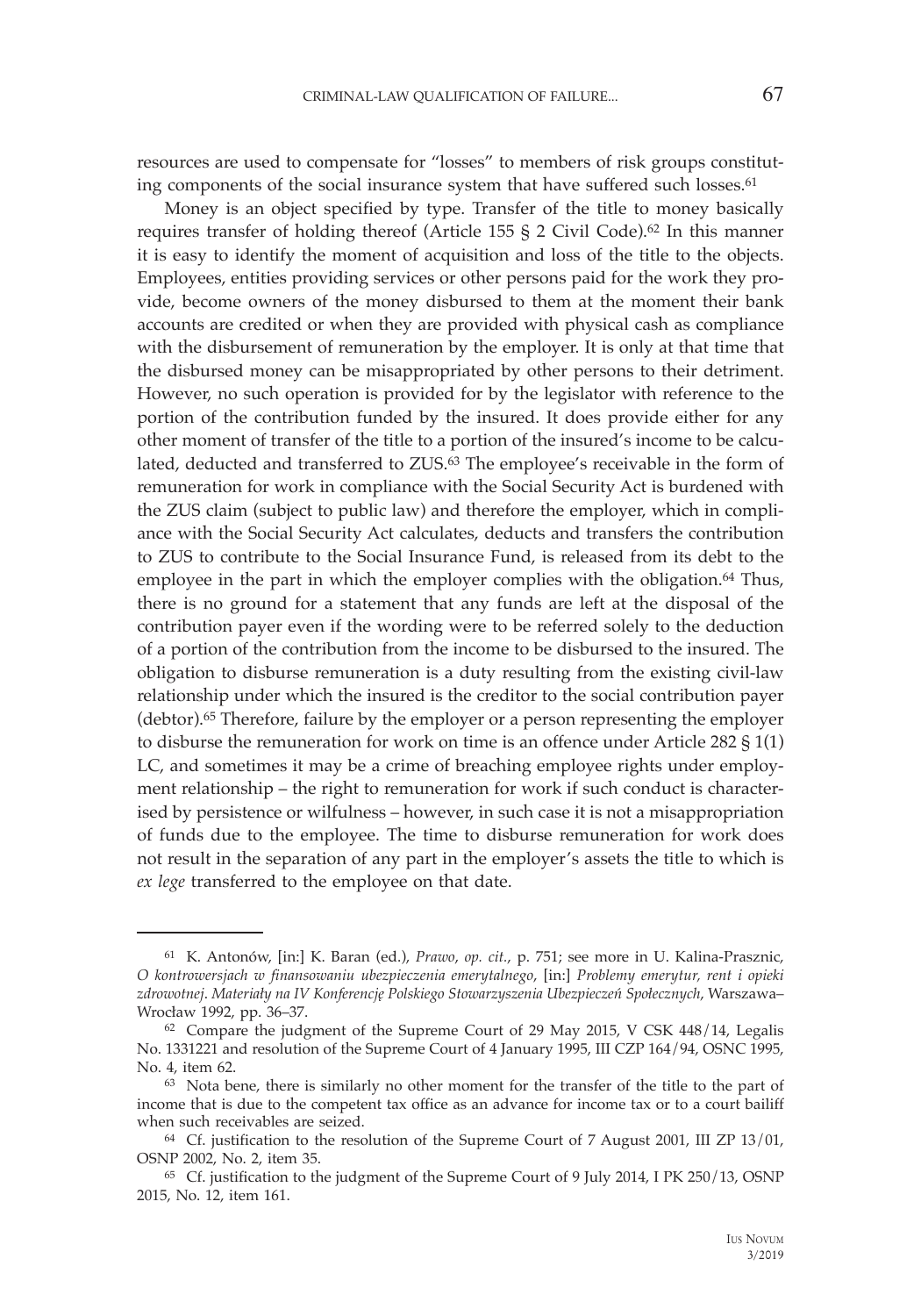68 SEBASTIAN KOWALSKI

The portion of employee social insurance contribution funded by the insured is a part of remuneration for work.66 However, failure to pay contributions is not a misappropriation of a part of the right to remuneration for work. The conduct of the perpetrator who fails to transfer appropriate amounts to ZUS consists in failing to comply with their public law obligation and is not a disposal of a part of the employee's remuneration. The person who fails to pay social insurance contributions being part of remuneration for work does not question the employee's right to that part of it, neither uses nor tranfers it to anybody else. Beyond any doubt, such conduct is not misappropriation of the right to remuneration for work.

It should be added that references to judgments of criminal courts passed in cases on fiscal crimes or fiscal offences as an argument supporting the view that failure to pay social insurance contributions or the part deducted from remuneration for work constitutes misappropriation of money are incorrect.67 Moreover, the reference of those judgments to the provisions of the Fiscal Penal Code unavoidably leads to quite contrary conclusions to assumed by those applying this solution. Articles 77–78 Fiscal Penal Code define fiscal crimes and fiscal offences consisting in failure to pay tax deducted by the tax remitter or collector or failure to collect tax by the tax remitter. The articles refer to activities similar to calculation, deduction and transfer of social insurance contributions by social contribution payers, yet which have nothing in common with an increase of the remitters' property as a result of misappropriating third-party objects or rights.68 Therefore, such fiscal crimes and fiscal offences may also be committed by even those who *tempore criminis* have no property rights, while one cannot imagine such misappropriation of third-party objects or rights as a result of which the perpetrators' assets are not increased.69

## 4. INSTEAD OF A SUMMARY

As a matter of fact, in compliance with regulations, performance of the duty to pay social insurance contributions and other forms of social security is a condition for the state to ensure the citizens' right to social security that is based on the Constitution (Articles 67–68).70 The basic form of criminal liability for failure to pay social insurance contributions and other forms of social security is liability for offences. The criminal law protection in that case is insufficient for two reasons. Firstly, the statutory penalty for the offence of failure to pay social insurance contributions

<sup>66</sup> O. Górniok, [in:] O. Górniok et al., *Kodeks karny*, *op. cit.*, p. 357; B. Michalski, *Przestępstwa przeciwko mieniu. Przestępstwa przeciwko mieniu. Rozdział XXXV Kodeksu karnego. Komentarz*, Warszawa 1999, p. 170.

<sup>&</sup>lt;sup>67</sup> For instance, the District Court in Rzeszów in the justification to the judgment of 5 September 2013, II Ka 322/13, http://www.orzeczenia.ms.gov.pl (accessed on 10.02.2018).

<sup>&</sup>lt;sup>68</sup> S. Kowalski, O. Włodkowski, Kodeks karny skarbowy. praktyczny komentarz z orzecznictwem, Warszawa 2016, pp. 221–224 and the judgments quoted therein.

<sup>69</sup> Compare, e.g. judgment of the Court of Appeal in Katowice of 29 July 2016, II AKa 479/15, Legalis No. 1522802.

<sup>70</sup> Cf. M. Zieleniecki, *Prawo do zabezpieczenia społecznego*, Gdańskie Studia Prawnicze Vol. XIII, 2005, pp. 580–582.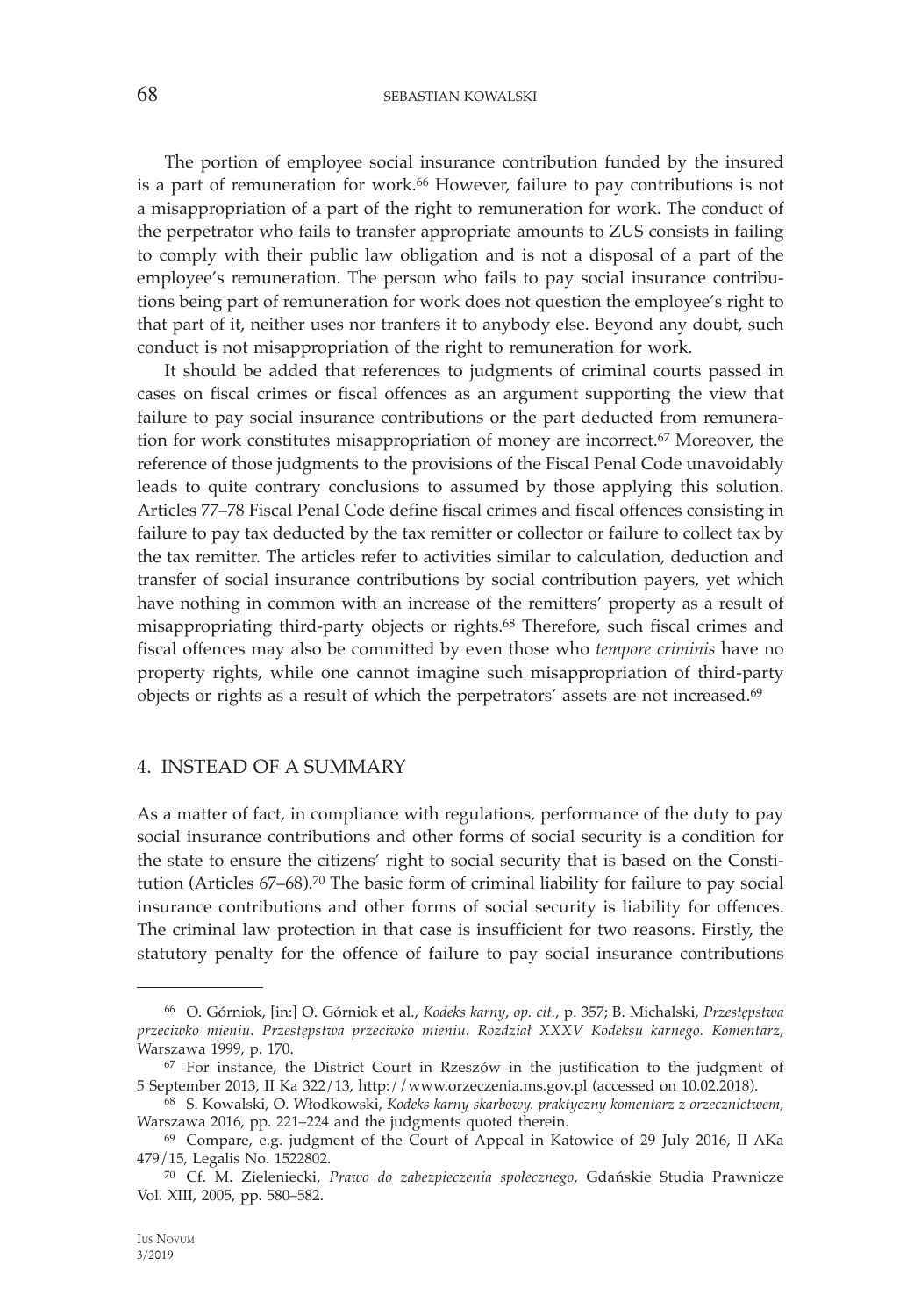(Article 98 para. 1(1a) SSA) is much too low. Secondly, it is necessary to define the crime of failure to pay the contributions.

The offence of failure to pay social insurance contributions is subject to a fine of up to PLN 5,000. However, it covers behaviour that may generate very high losses, even up to tens of thousands of zlotys as well as the conduct that is unintentional and intentional, characterised by willingness on the part of perpetrators to generate financial benefits. There is no doubt that the offence of failure to pay social insurance contributions often causes much higher losses than offences against employee rights defined in Articles 281–283 LC and offences defined in Article 120 paras 1–4 APLMI,71 however, those regulations set forth much more severe statutory penalties. Therefore, irrespective of the need for a comprehensive reform of the regulations concerning the offence, I find it necessary to raise the lower and upper limits of the statutory penalty for the offence of failure to pay social insurance contributions and other forms of social security to a level corresponding to sanctions set forth for offences against employee rights defined in the Labour Code.72

Certain behaviour types consisting in failure to pay social insurance contributions and other forms of social security deserve a much more severe penalty, more definite stigmatisation than may be applied in proceedings in case of offences. Thus, if the failure to pay the contributions is regular, this applies to premiums of a high amount and thus the perpetrator gets enriched at the expense of the Social Insurance Fund, and the extent of social harms is much higher than for many other crimes defined in the Criminal Code.73 This is an encouragement for an institutional search for grounds to support a view that there is a legal basis to raise criminal liability of perpetrators of acts consisting in failure to pay social insurance contributions and other forms of social insurance, pursuant to Article 218 § 1a Criminal Code or Article 284 § 1 or § 2 Criminal Code. However, the possibility to attribute criminal liability *sensu stricto* to perpetrators of such acts is very limited. Only Article 218 § 1a Criminal Code may constitute such legal basis which restricts the scope of criminal recognition only to behaviour concerning employment relationship and to the part of the social insurance contribution that is remuneration for work.

The legislator defines the crime of failure to report data to social insurance (Article 219 Criminal Code); this does not cover solely the negligence of obligations relating to hiring employees, being a reinforcement to the criminal-law protection of the duty to report data to social insurance as set forth in Article 98 para. 1(2) SSA. Therefore, the legislator should also ensure that certain behaviour that consists in failure to pay social insurance contributions due also under titles other than employment relationship should be treated as crime. In my opinion, a reasonable solution would be to introduce a new type of crime into the Criminal Code defined

 $^{71}\,$  Act of 20 April 2004 on promotion of employment and labour market institutions, consolidated text, Dz.U. 2017, item 1065, as amended; hereinafter APLMI.

 $72$  This may be easily done with appropriate modifications to the provisions of Article 98 SSA with a simultaneous repeal of the provisions of Article 122 para. 1(1) and Article 122 para. 2 APLMI and Article 193(3) of the Act of 27 August 2004 on publicly funded health benefits (consolidated text, Dz.U. 2017, item 1938, as amended). 73 Including, for instance, acts that are treated as crimes under Article 218 Criminal Code.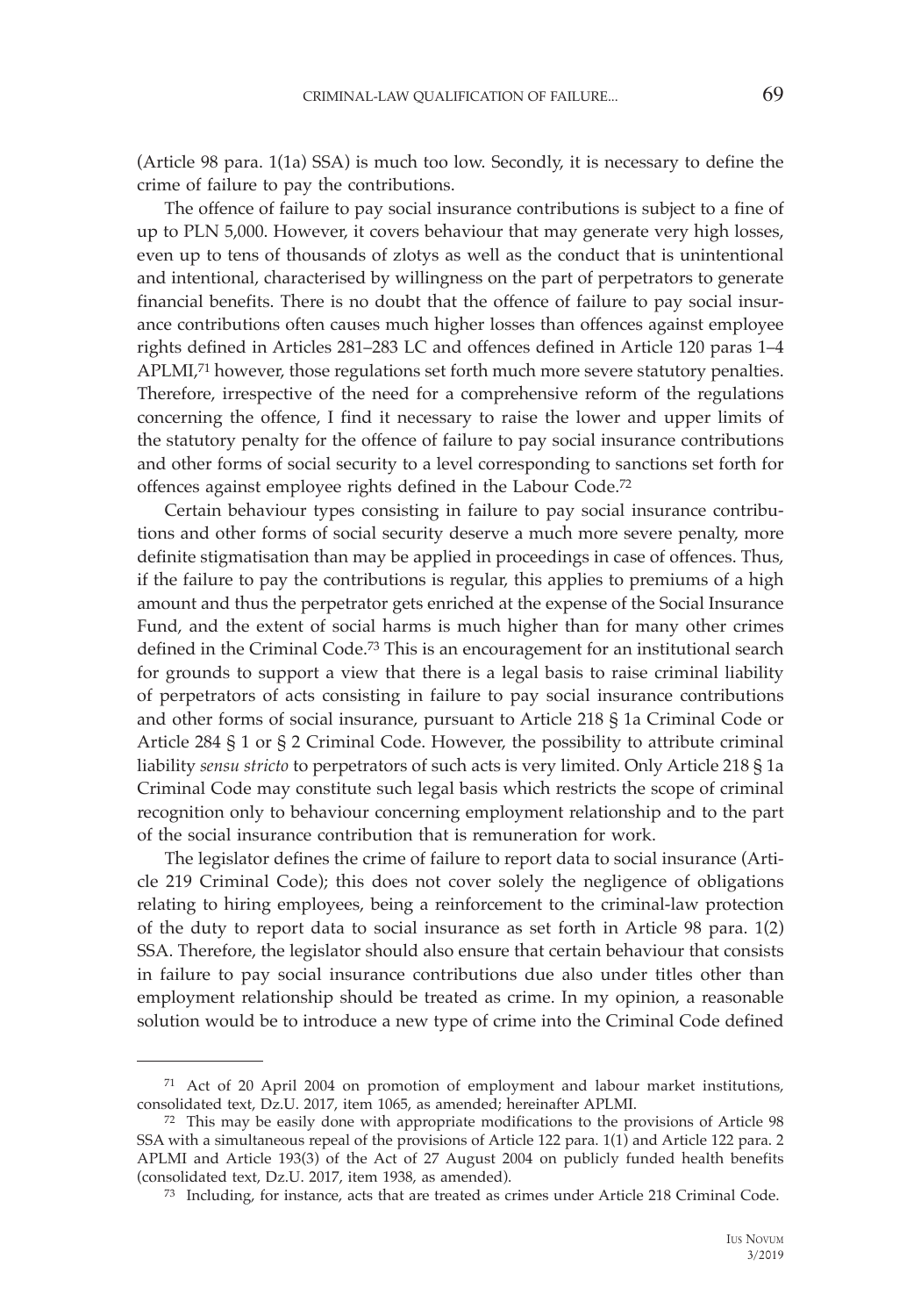as persistent<sup>74</sup> failure to pay social insurance contributions or other premiums statutorily collectable by ZUS from contribution payers or other persons obliged to act on their behalf, to be subject to a fine, a penalty of limitation of liberty or deprivation of liberty for up to two years. The solution would significantly simplify the problem of qualifying the behaviour that would deserve such penalty, like the penalty provided for crimes under Article 218 § 1a Criminal Code. *In concreto* the concepts of a continuous series of acts, combined penalty and a series of crimes could be applicable and courts would have access to a wider range of penalty instruments than in case of offences. More importantly, an appropriate identification of statutory penalty limits would, on the one hand, provide for a possibility to apply measures mitigating liability of persons who have committed a prohibited act due to the lack of adequate skills, while on the other hand, more severe punishment of perpetrators of socially harmful acts and those committed intentionally.

However, it would be incorrect to place such crime in Chapter XXVIII of the Criminal Code, among crimes against persons performing gainful work. The protection would be extended to appropriate forms of social security and not to individual interests. It seems that such type of crimes should be rather included in Chapter XXXV or Chapter XXVI of the Criminal Code since beyond any doubts failure to pay contributions is most often connected to generating financial benefits or involvement of the perpetrator in broadly understood business transactions.75

#### 5. CONCLUSIONS

- 1) The legislator does not provide for *sensu stricto* criminal liability for offences consisting in incorrect calculation, deduction and transfer of contributions but liability for the offence of failure to make social insurance contributions. A criminal law protection is thus extended solely to the obligation of transferring of the appropriate amount of premiums to the ZUS bank account.
- 2) The offence of failure to pay social insurance contributions, defined in Article 98 para. 1(1a) SSA, applies to all insurance titles that are subject to the obligation to pay premiums, i.e. not only employee insurance.
- 3) Failure to pay social insurance contributions for employees does not breach any employee right related to social insurance that would be protected under Article 218 § 1a Criminal Code. However – with respect to the portion of the premium deducted from remuneration for work – failure to pay constitutes a violation of employee rights relating to employment relationship: the right to

<sup>74</sup> The sanctions for failure to pay contributions in other cases, as specified in the Social Security Act, are in my opinion sufficiently severe for contribution payers. As a rule, they are obliged to pay interest for delay and additionally an additional fee may be charged, especially when such failure to pay contributions is due to gross negligence on the part of the payer.

<sup>&</sup>lt;sup>75</sup> It is also worth adding that in the legal doctrine and case law the notion of business transaction as an activity protected with the provisions of Chapter XXXVI of the Criminal Code is often understood broadly; compare the Supreme Court ruling of 24 January 2013, I KZP 22/12, OSNKW 2013, No. 3, item 18; the Supreme Court resolution of 26 November 2003, I KZP 32/03, OSNKW 2004, No. 1, item 3 with comments by O. Górniok, OSP 2004, No. 7–8, item 103*.*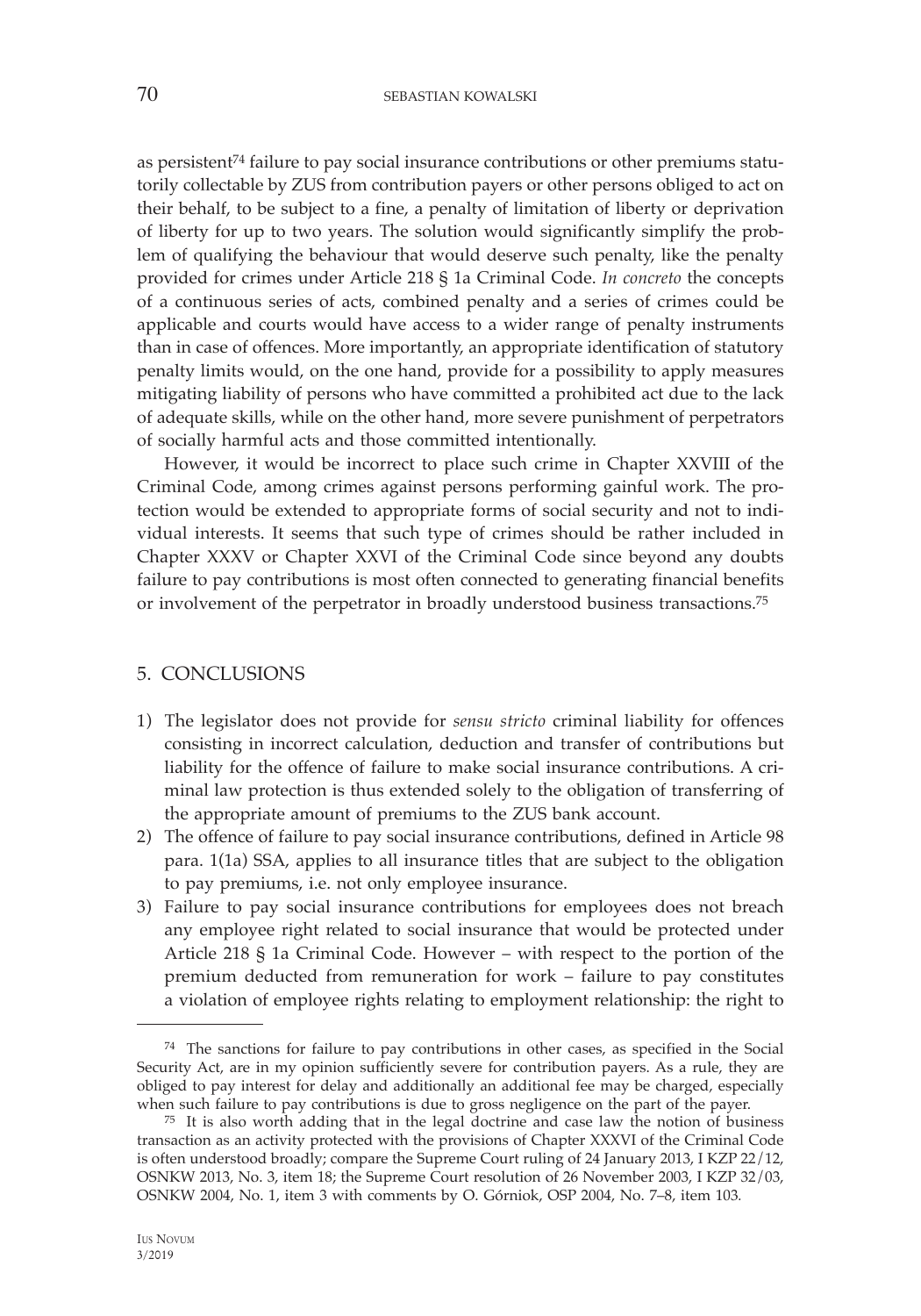remuneration for work. With reference to the portion of unpaid social insurance contribution, the crime under Article 218 § 1a Criminal Code may be committed.

- 4) Social insurance contributions in the portion in which they are deducted from the insured's income may not be misappropriated since they are not objects, property rights as referred to in Article 284 § 1 Criminal Code.
- 5) The monies that have not been disbursed to employees due to deduction from the remuneration for work, funded by the insured, may not be misappropriated to the detriment of the employee since – in the light of Article 155 § 2 Civil Code – such resources are not owned by the employee.
- 6) The conduct consisting in failure to pay social insurance contributions *de lege lata* may not be qualified either on the basis of Article 284 § 1 Criminal Code or even under Article 284 § 2 Criminal Code, unless this refers to misappropriation of money that has been provided to a specific person who should have transferred it to the account of ZUS as social insurance contributions and who has misappropriated the funds. Then the crime affects the entity whose money has been misappropriated by such person.
- 7) It is necessary to propose the introduction of a type of crime to the Criminal Code that would consist in failure to pay social insurance contributions or premiums for other forms of social security that are by law collected by ZUS.

#### BIBLIOGRAPHY

Antonów K., *Sprawy z zakresu ubezpieczeń społecznych*, Warszawa 2012.

- Baran K. (ed.), *Prawo pracy i ubezpieczeń społecznych*, Warszawa 2017.
- Bosak M., Majka P., *Umarzanie należności z tytułu składek na ubezpieczenia społeczne w świetle orzecznictwa sądów administracyjnych*, Prawo Budżetowe Państwa i Samorządu Vol. 2, No. 4, 2014.
- Górniok O., *Glosa do uchwały Sądu Najwyższego z 26 listopada 2003 r., I KZP 32/03*, OSP No. 7–8, 2004.
- Górniok O., Hoc S., Przyjemski S.M., *Kodeks karny. Komentarz*, Vol. III (art. 117–363), Gdańsk 1999.
- Jędrasik-Jankowska I., *Pojęcia i konstrukcje prawne ubezpieczenia społecznego*, Warszawa 2018.
- Jończyk J., *Rekonstrukcja zatrudnienia i zabezpieczenia społecznego: podstawowe pojęcia prawne*, Praca i Zabezpieczenie Społeczne No. 1, 2014.
- Kalina-Prasznic U., *O kontrowersjach w finansowaniu ubezpieczenia emerytalnego*, [in:] *Problemy emerytur, rent i opieki zdrowotnej*. *Materiały na IV Konferencję Polskiego Stowarzyszenia Ubezpieczeń Społecznych*, Warszawa–Wrocław 1992.
- Kalina-Prasznic U., *Odpowiedzialność karna płatnika składek na ubezpieczenie społeczne,* [in:] J. Sawicki, K. Łucarz (eds), *Na styku prawa karnego i prawa o wykroczeniach: Zagadnienia materialnoprawne oraz procesowe. Księga jubileuszowa dedykowana Profesorowi Markowi Bojarskiemu*, Vol. I, Wrocław 2016.
- Kowalski S., *Wykroczenie nieterminowego opłacania składek*, Służba Pracownicza No. 3, 2009.
- Kowalski S., *Ochrona praw pracownika w Kodeksie karnym. Zagadnienia teoretyczne i praktyczne*, Toruń 2014.
- Kowalski S., Włodkowski O., *Kodeks karny skarbowy. Praktyczny komentarz z orzecznictwem*, Warszawa 2016.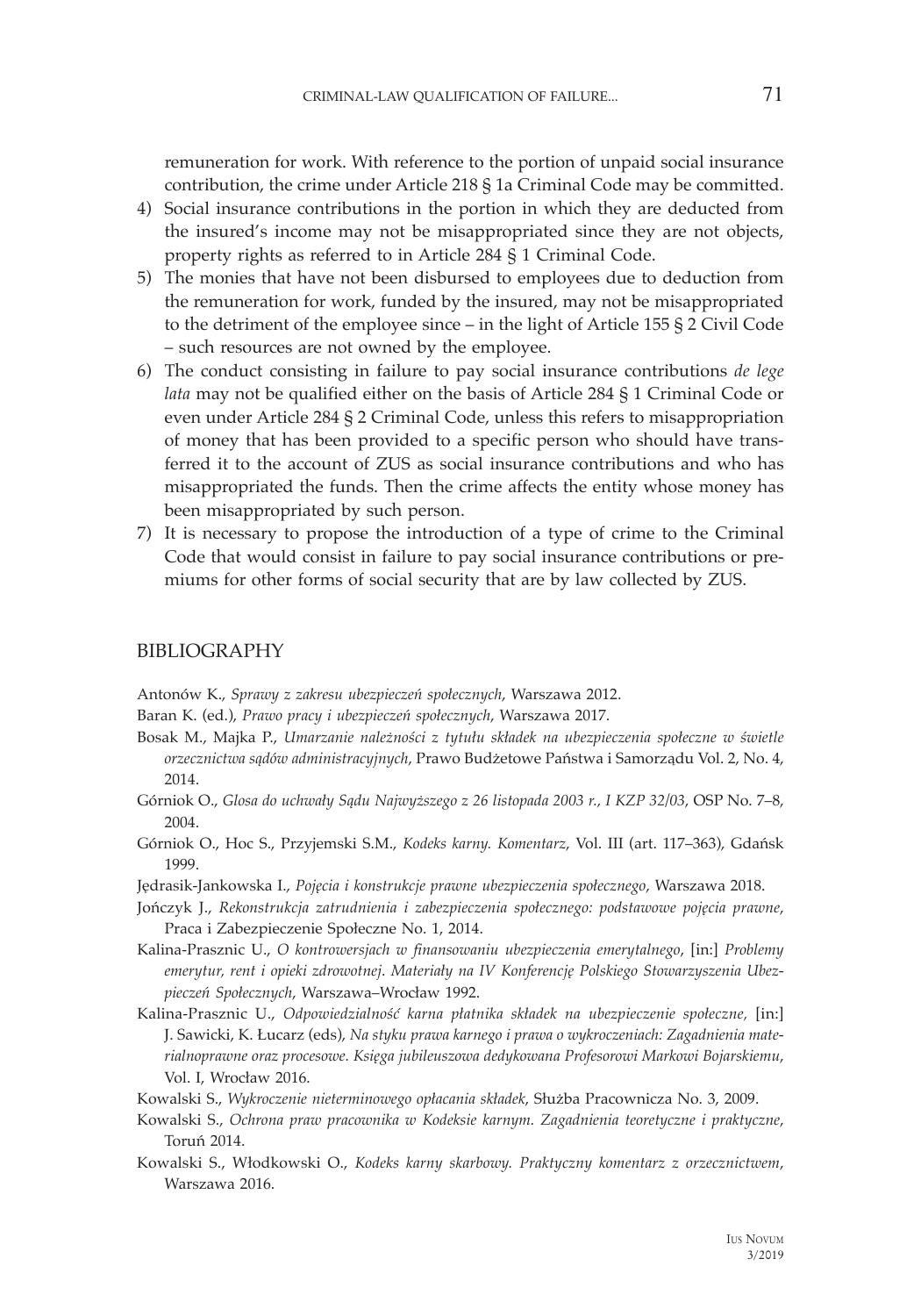- Lachowski J., *Odpowiedzialność karna płatnika składek wybrane zagadnienia*, Praca i Zabezpieczenie Społeczne No. 12, 2004.
- Makowski K., *Niektóre aspekty odpowiedzialności płatnika składek z tytułu popełnienia przestępstwa lub wykroczenia*, Przegląd Ubezpieczeń Społecznych No. 5, 2000.
- Marciniak J., *Odpowiedzialność karna pracodawcy*, Warszawa 2010.
- Michalski B., *Przestępstwa przeciwko mieniu. Rozdział XXXV Kodeksu karnego. Komentarz*, Warszawa 1999.
- Ofiarski Z., *Prawno-finansowa specyfika podsektora ubezpieczeń społecznych*, [in:] E. Ruśkowski (ed.), *System prawa finansowego. Prawo finansowe sektora finansów publicznych*, Vol. II, Warszawa 2010.
- Pacud R., *Zobowiązania składkowe w ubezpieczeniach społecznych a zobowiązania podatkowe*, Studia z Zakresu Prawa Pracy i Polityki Społecznej, 2012.
- Radecki W., *Przestępstwa przeciwko prawom osób wykonujących pracę zarobkową: rozdział XXVIII Kodeksu karnego. Komentarz*, [in:] *Nowa kodyfikacja karna. Kodeks karny. Krótkie komentarze*, book No. 18, Warszawa 1998.
- Radecki W., *Kryteria rozgraniczenia wykroczeń i przestępstw przeciwko prawom pracownika*, Monitor Prawa Pracy No. 9, 2005.
- Sanetra W., *O genezie i ewolucji składki na ubezpieczenie społeczne*, [in:] K. Ślebzak (ed.), *Składki na ubezpieczenie społeczne*, Warszawa–Poznań 2015.
- Siwik Z. *Przestępstwo niealimentacji ze stanowiska polityki kryminalnej*, Wrocław 1974.
- Snarski T., *Wykroczenie trwałe a wykroczenie z zaniechania. Niedopuszczalność kierowania do SN pytań prawnych o charakterze pozornym. Glosa do postanowienia SN z dnia 25 maja 2010 r., I KZP 4/10*, Gdańskie Studia Prawnicze – Przegląd Orzecznictwa No. 1, 2011.
- Sowiński T., *Finanse ubezpieczeń emerytalnych*, Warszawa 2008.
- Stefański R.A., *Przegląd uchwał Izby Karnej Sądu Najwyższego w zakresie postępowania karnego za 2015 r*. [Overview of the Supreme Court Criminal Chamber resolutions of 2015 on criminal procedure], Ius Novum Vol. 11, No. 1, 2017.
- Ślebzak K. (ed.), *Składki na ubezpieczenie społeczne*, Warszawa–Poznań 2015.
- Ślebzak K., Kosonoga J., *Odpowiedzialność płatnika składek za obliczanie, potrącanie i przekazywanie składek na ubezpieczenie społeczne* [Liability of a social security contribution payer for calculation, deduction and submission of social security contributions], Ius Novum Vol. 10, No. 3, 2016.
- Unterschűtz J., *Karnoprawna ochrona praw osób wykonujących pracę zarobkową*, Warszawa 2010.
- Unterschűtz J., *Konsekwencje naruszenia obowiązku opłacania składek przez płatnika składek w świetle przepisów ustawy systemowej oraz art. 218 § 1 k.k. Glosa do wyroku TK z dnia 18 listopada 2010 r., P 29/09*, Gdańskie Studia Prawnicze – Przegląd Orzecznictwa No. 1, 2012.
- Wantoch-Rekowski J., *Składki na ubezpieczenie emerytalne konstrukcja i charakter prawny*, Toruń 2005.
- Woźniewski K., *Reguła ne bis in idem w kontekście prawidłowej legislacji. Glosa do wyroku TK z dnia 18 listopada 2010 r., P 29/09*, Gdańskie Studia Prawnicze – Przegląd Orzecznictwa No. 2, 2011.
- Zieleniecki M., *Prawo do zabezpieczenia społecznego*, Gdańskie Studia Prawnicze Vol. XIII, 2005.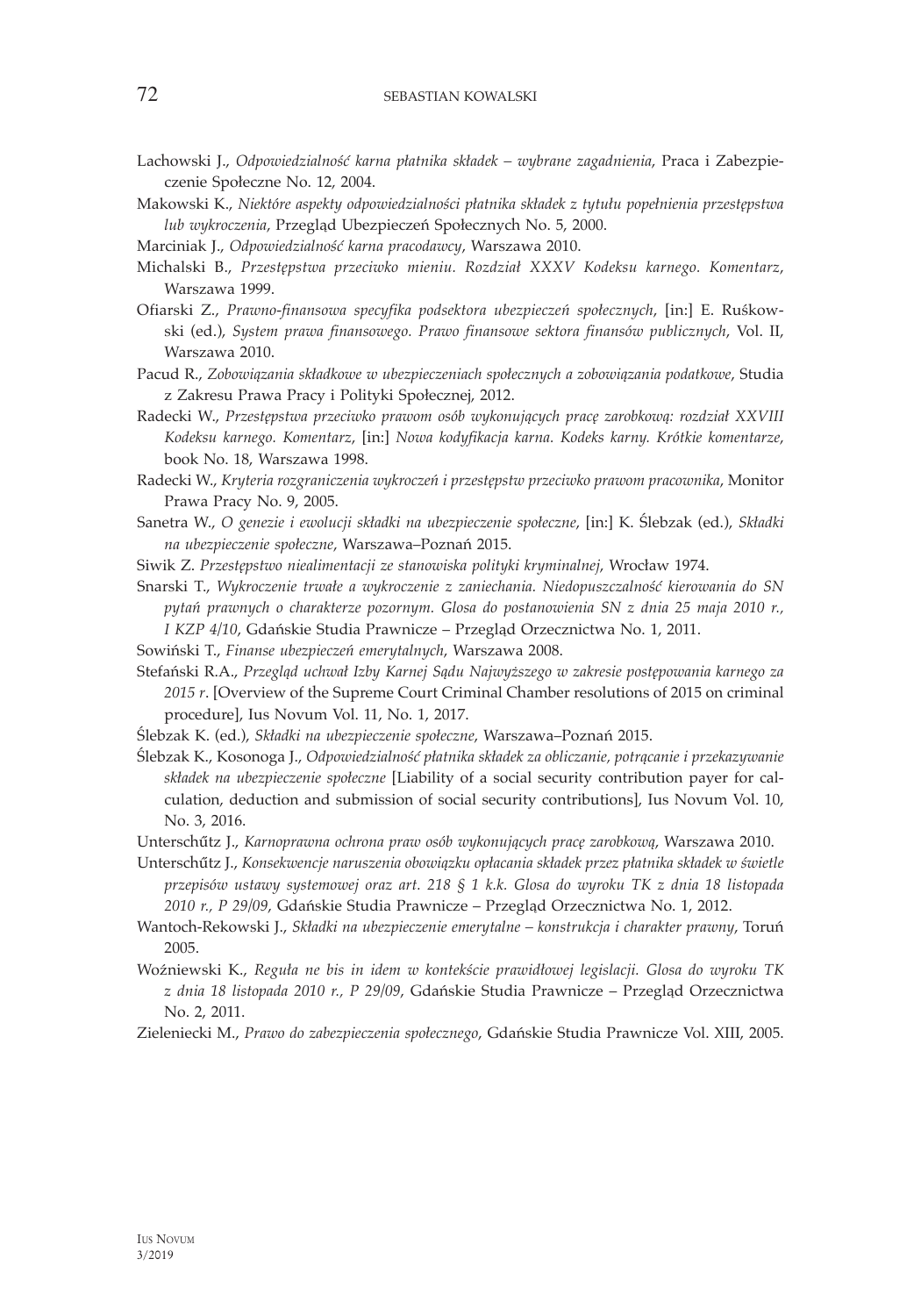### CRIMINAL-LAW QUALIFICATION OF FAILURE TO PAY SOCIAL INSURANCE CONTRIBUTIONS

#### Summary

This article is a polemic against some views expressed by Krzysztof Ślebzak and Jacek Kosonoga in their paper entitled *Liability of a social security contribution payer for calculation, deduction and submission of social security contributions* [Odpowiedzialność płatnika składek za obliczanie, potrącanie i przekazywanie składek na ubezpieczenie społeczne], published in Ius Novum No. 3 of 2016*.* Appreciating the value of the views presented in the above study, the author disputes some of them concerning criminal-law qualification of a conduct consisting in failure to pay social insurance contributions. In the view of the author of this polemic, failing to pay social insurance contributions for an employee does not violate any of the employee rights in the area of social insurance that would be subject to protection by virtue of Article 218 § 1a Criminal Code. However, if the due contributions were deducted from the salary, failure to pay them may constitute the violation of an employee right resulting from employment, i.e. the right to remuneration for work. Only with reference to that part of unpaid contribution, is it possible to commit a crime under Article 218 § 1a Criminal Code. Furthermore, social insurance contributions in the part deducted from the salary of the insured person cannot be misappropriated, because they are neither material things nor a property right provided for in Article 284 § 1 Criminal Code. The author also suggests that a crime consisting in failure to pay social insurance contributions or other forms of social security premiums which are statutorily due to the ZUS Social Insurance Institution should be introduced to the Criminal Code.

Keywords: contributions, social insurance, criminal liability, offence, social insurance contribution payer

#### O KARNOPRAWNEJ KWALIFIKACJI ZACHOWANIA POLEGAJĄCEGO NA NIEOPŁACANIU SKŁADEK NA UBEZPIECZENIA SPOŁECZNE

#### Streszczenie

Artykuł jest polemiką z niektórymi poglądami wyrażonymi przez Krzysztofa Ślebzaka i Jacka Kosonogę w opracowaniu pt. "Odpowiedzialność płatnika składek za obliczanie, potrącanie i przekazywanie składek na ubezpieczenie społeczne", opublikowanym w trzecim numerze "Ius Novum" z 2016 roku. Doceniając wartość rozważań zawartych w wymienionej publikacji, autor polemizuje jednak z częścią z nich, dotyczącą karnoprawnych kwalifikacji zachowań, polegających na nieopłacaniu składek na ubezpieczenia społeczne. Zdaniem autora polemiki, nieopłacanie składek na ubezpieczenia społeczne pracownika nie narusza żadnego z praw pracownika z zakresu ubezpieczeń społecznych, które podlegałoby ochronie na podstawie art. 218 § 1a k.k. W części, w jakiej składki podlegające opłaceniu zostały potrącone z wynagrodzenia za pracę, ich nieopłacenie stanowić może jednak naruszenie prawa pracownika, wynikającego ze stosunku pracy – prawa do wynagrodzenia za pracę. W odniesieniu do tej tylko części nieopłaconej składki na ubezpieczenia społeczne możliwe jest popełnienie przestępstwa z art. 218 § 1a k.k. Ponadto składki na ubezpieczenia społeczne w części, w jakiej zostały potrącone z przychodu ubezpieczonego, nie mogą zostać przywłaszczone, ponieważ nie są one ani rzeczami, ani prawem majątkowym, o którym mowa w art. 284 § 1 k.k. Dodat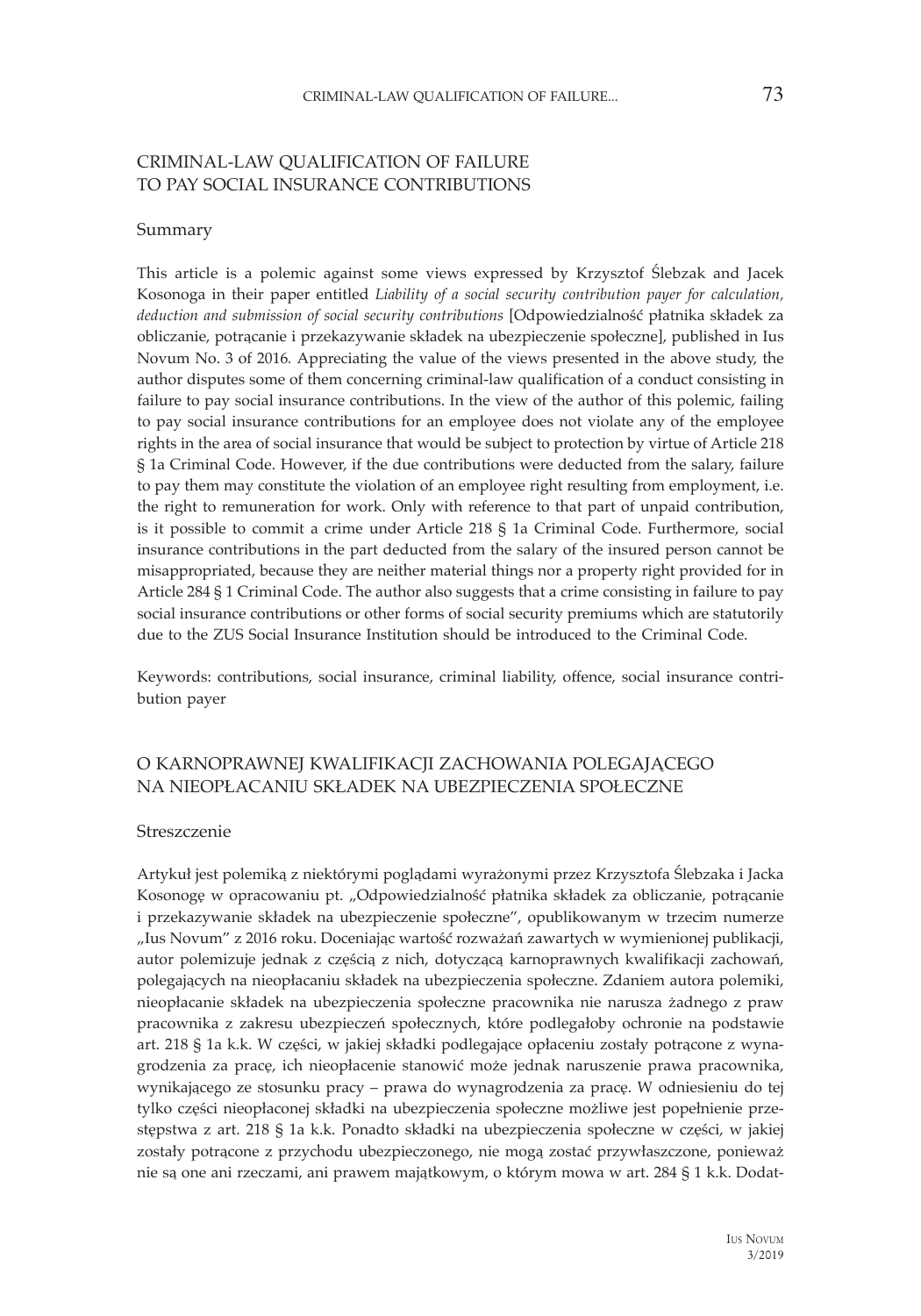kowo, autor postuluje wprowadzenie do Kodeksu karnego typu przestępstwa polegającego na nieopłacaniu składek na ubezpieczenia społeczne lub składek na inne formy zabezpieczenia społecznego, do których poboru z mocy ustawy zobowiązany jest Zakład Ubezpieczeń Społecznych.

Słowa kluczowe: składki, ubezpieczenia społeczne, odpowiedzialność karna, wykroczenie, płatnik składek

## SOBRE LA CALIFICACIÓN JURÍDICO-PENAL DE LA CONDUCTA QUE CONSISTE EN OMISIÓN DE DEBER DE COTIZAR A LA SEGURIDAD SOCIAL

Resumen

El artículo es una polémica con algunas posturas presentadas por Krzysztof Ślebzak y Jacek Kosonoga en la obra titulada "La responsabilidad de sujeto obligado por el cálculo, deducción y remisión de la cuotas a la Seguridad Social" [Odpowiedzialność płatnika składek za obliczanie, potrącanie i przekazywanie składek na ubezpieczenie społeczne] publicada en el tercer número de Ius Novum de 2016. Apreciando el valor de consideraciones presentadas en la citada publicación, el Autor no concuerda con una parte de ellas, relativas a la calificación jurídico-penal de la conducta que consiste en omisión de deber de cotizar a la Seguridad Social. Según el Autor del presente artículo, la falta de pago de cuotas a la Seguridad Social no infringe ninguno de los derechos de trabajadores en cuanto a la Seguridad Social, que sea protegido en virtud del art. 218 § 1a del código penal. Sin embargo, en caso las cuotas sujetas a pago hayan sido deducidas de la remuneración, pero no pagadas, estamos ante posible infracción de derecho de trabajador resultante de su contrato laboral – el derecho a recibir remuneración por el trabajo. Sólo en cuanto a la cuota no pagada a la Seguridad Social existe la posibilidad de la comisión de delito del art. 218 § 1a del código penal. Además, las cuotas a la Seguridad Social deducidas del ingreso, no pueden ser objeto de apropiación, porque no se consideran bienes ni derechos reales a los que se refiere el art. 284 § 1 del código penal. Adicionalmente, el Autor propone introducir al código penal el delito consistente en falta de pago de cuotas a la Seguridad Social o cuotas a otras formas de seguros sociales para cuyo cobro la Seguridad Social queda autorizada por ley.

Palabras claves: cuotas, seguridad social, responsabilidad penal, falta, contribuyente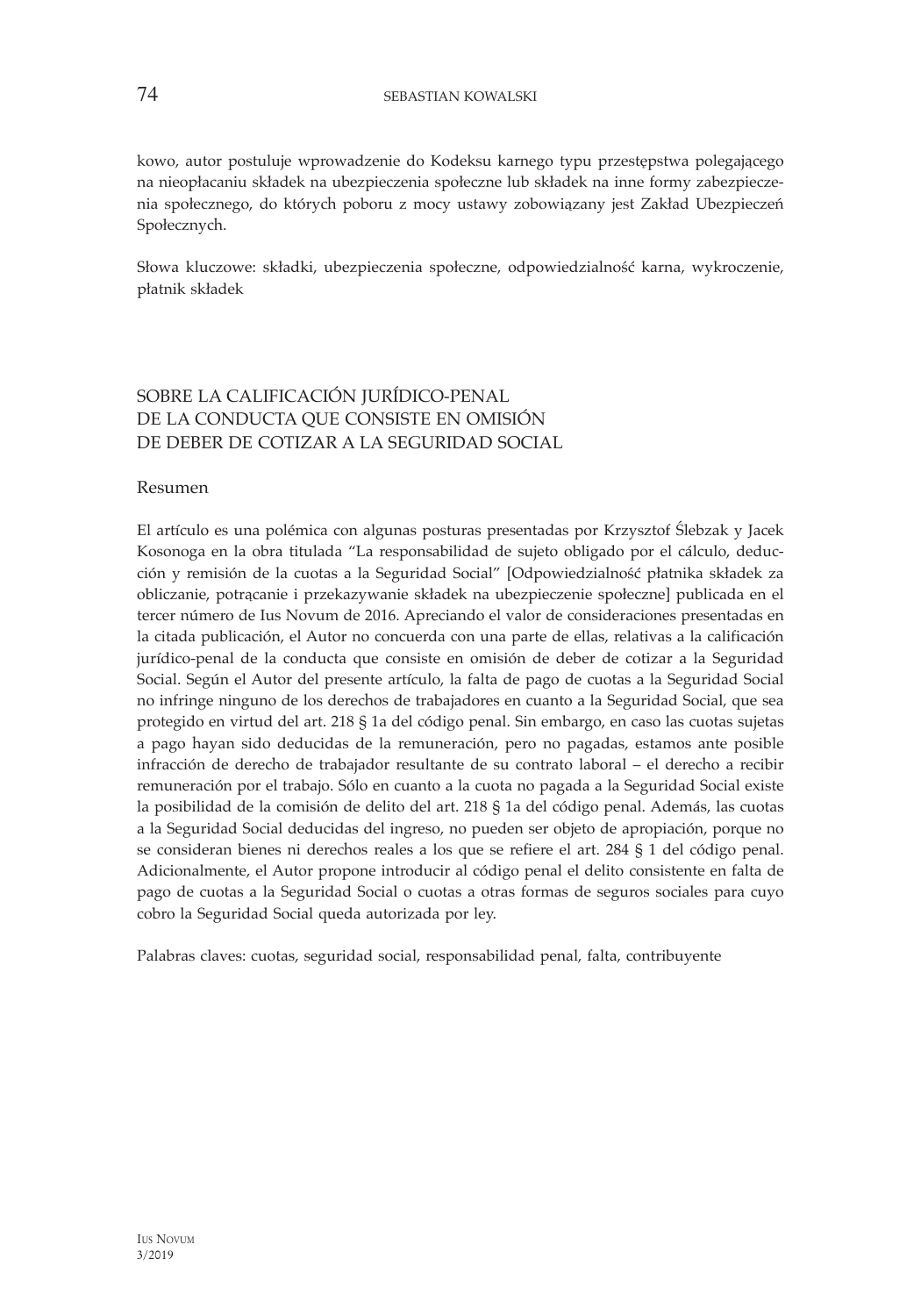## ОБ УГОЛОВНО-ПРАВОВОЙ КВАЛИФИКАЦИИ НЕУПЛАТЫ ВЗНОСОВ НА СОЦИАЛЬНОЕ СТРАХОВАНИЕ

#### Резюме

В статье автор полемизирует с некоторыми взглядами, выраженными Кшиштофом Сьлебзаком и Яцеком Косоногой в работе «Ответственность плательщика взносов за расчет, удержание и перечисление взносов на социальное страхование» [Odpowiedzialność płatnika składek za obliczanie, potrącanie i przekazywanie składek na ubezpieczenie społeczne], опубликованной в третьем выпуске журнала «Ius Novum» за 2016 год. Признавая обоснованность большинства соображений, содержащихся в вышеупомянутой публикации, автор, однако, полемизирует с ними в той части, которая касается уголовно-правовой квалификации неуплаты взносов на социальное страхование. По мнению автора, неуплата взносов на социальное страхование работника не нарушает тех его прав, которые подлежат защите в соответствии со ст. 218 § 1а УК. Однако, в той части, в которой подлежащие выплате взносы на социальное страхование были удержаны из оплаты труда, их неуплата может представлять собой нарушение права работника, вытекающего из трудовых отношений, а именно, права на оплату труда. Таким образом, совершение преступления, предусмотренного ст. 218 § 1а УК, возможно только по отношению к этой части неуплаченных взносов на социальное страхование. Кроме того, взносы на социальное страхование в той части, в которой они были вычтены из дохода застрахованного лица, не могут быть присвоены, поскольку они не являются ни предметами имущества, ни имущественным правом, о которых идет речь в ст. 284 § 1 УК. В завершение автор предлагает ввести в Уголовный кодекс состав преступления, заключающийся в неуплате взносов на социальное страхование либо других взносов на социальное обеспечение, сбор которых возложен по закону на Управление социального страхования.

Ключевые слова: страховые взносы, социальное страхование, уголовная ответственность, правонарушение, плательщик взносов

## ÜBER DIE STRAFRECHTLICHE BEURTEILUNG DER NICHTABFÜHRUNG VON SOZIALVERSICHERUNGSBEITRÄGEN

#### Zusammenfassung

Der Artikel ist als polemische Antwort auf einige von Krzysztof Ślebzak und Jacek Kosonoga in dem in der dritten Nummer der Vierteljahresschrift Ius Novum von 2016 erschienenen Beitrag "Die Verantwortlichkeit des Beitragszahlers für die Berechnung, den Abzug und die Überweisung der Beiträge zur Sozialversicherung" [Odpowiedzialność płatnika składek za obliczanie, potrącanie i przekazywanie składek na ubezpieczenie społeczne] zum Ausdruck gebrachte Positionen gedacht. Die in der genannten Veröffentlichung enthaltenen Überlegungen werden durchaus vom Autor geschätzt, doch kann er dem Teil der Erwägungen, der sich auf die strafrechtliche Qualifikation der Nichtabführung von Sozialversicherungsbeiträgen bezieht, nicht zustimmen. Nach Auffassung des Autors verstößt die Nichtabführung von Sozialversicherungsbeiträgen eines Arbeitnehmers nicht gegen Arbeitnehmerrechte im Bereich der sozialen Sicherheit, die gemäß Artikel 218 § 1a des polnischen Strafgesetzbuches dem Schutz unterliegen würden. In Bezug auf abzuführende Beiträge, die vom Arbeitsentgelt einbehalten werden, kann ihre Nichtabführung dagegen eine Verletzung der Arbeitnehmerrechte aus dem Arbeitsverhältnis, und zwar des Rechts auf Arbeitsvergütung darstellen. In Bezug auf solche nicht abgeführten Sozialversicherungsbeiträge ist es möglich, dass eine Straftat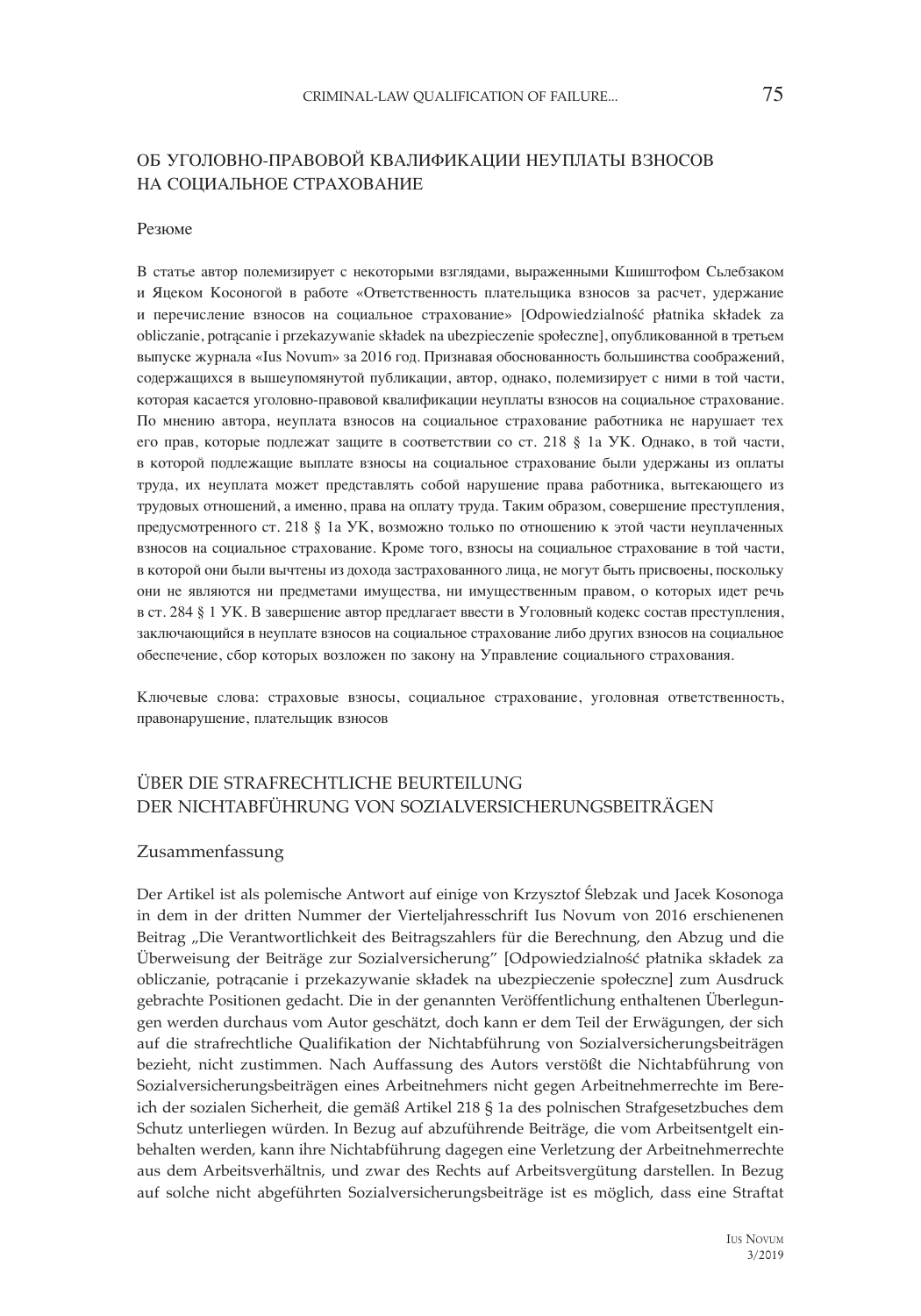gemäß Artikel 218 § 1a des polnischen Strafgesetzbuches vorliegt. Darüber hinaus können sich Sozialversicherungsbeiträge, soweit sie von der Arbeitsvergütung des Versicherten einbehalten wurden, nicht widerrechtlich angeeignet werden, da es sich bei ihnen weder um in Artikel 284 § 1 des polnischen Strafgesetzbuches angeführte Sachen, noch um dort genanntes Eigentum handelt. Außerdem spricht sich der Autor dafür aus, den Straftatbestand der Nichtabführung von Sozialversicherungsbeiträgen und Beiträgen für andere Formen der sozialen Absicherung, zu deren Erhebung die staatliche Sozialversicherung in Polen (ZUS) laut Gesetz verpflichtet ist, in das polnische Strafgesetzbuch aufzunehmen.

Schlüsselwörter: Beiträge, Sozialversicherungen, strafrechtliche Verantwortlichkeit, Vergehen, Beitragszahler

## SUR LA QUALIFICATION JURIDIQUE PÉNALE DU COMPORTEMENT CONSISTANT EN LE NON-PAIEMENT DE COTISATIONS DE SÉCURITÉ SOCIALE

Résumé

L'article est une polémique avec certaines opinions exprimées par Krzysztof Ślebzak et Jacek Kosonoga dans l'étude intitulée «Responsabilité du payeur de cotisations pour le calcul, la déduction et le transfert de cotisations de sécurité sociale» [Odpowiedzialność płatnika składek za obliczanie, potrącanie i przekazywanie składek na ubezpieczenie społeczne] publiée dans le troisième numéro de Ius Novum de 2016. Tout en reconnaissant la valeur des considérations contenues dans la publication susmentionnée, l'auteur conteste certaines d'entre elles en ce qui concerne la qualification juridique pénale du comportement consistant en le non-paiement de cotisations de sécurité sociale. Selon l'auteur de la polémique, le non-paiement des cotisations de sécurité sociale des employés ne porte atteinte aux droits d'aucun employé dans le domaine de la sécurité sociale, qui ferait l'objet d'une protection en vertu de l'article 218 § 1bis du code pénal. Toutefois, dans la partie dans laquelle les cotisations à payer ont été déduites de la rémunération du travail, leur non-paiement peut constituer une violation du droit du salarié découlant de la relation de travail – le droit à une rémunération pour le travail. En ce qui concerne cette partie des cotisations de sécurité sociale impayées, il est possible de commettre une infraction au sens de l'article 218 § 1bis du code pénal. En outre, les cotisations de sécurité sociale dans la partie dans laquelle elles ont été déduites du revenu de l'assuré ne peuvent être détournées, car elles ne sont ni un bien ni un droit de propriété au sens de l'article 284 § 1 du code pénal. En outre, l'auteur propose d'introduire dans le code pénal un type de délit consistant en le non-paiement de cotisations de sécurité sociale ou de contributions à d'autres formes de sécurité sociale, que l'institution de sécurité sociale est tenue de percevoir en vertu de la loi.

Mots-clés: cotisations, assurance sociale, responsabilité pénale, infraction, payeur de cotisations